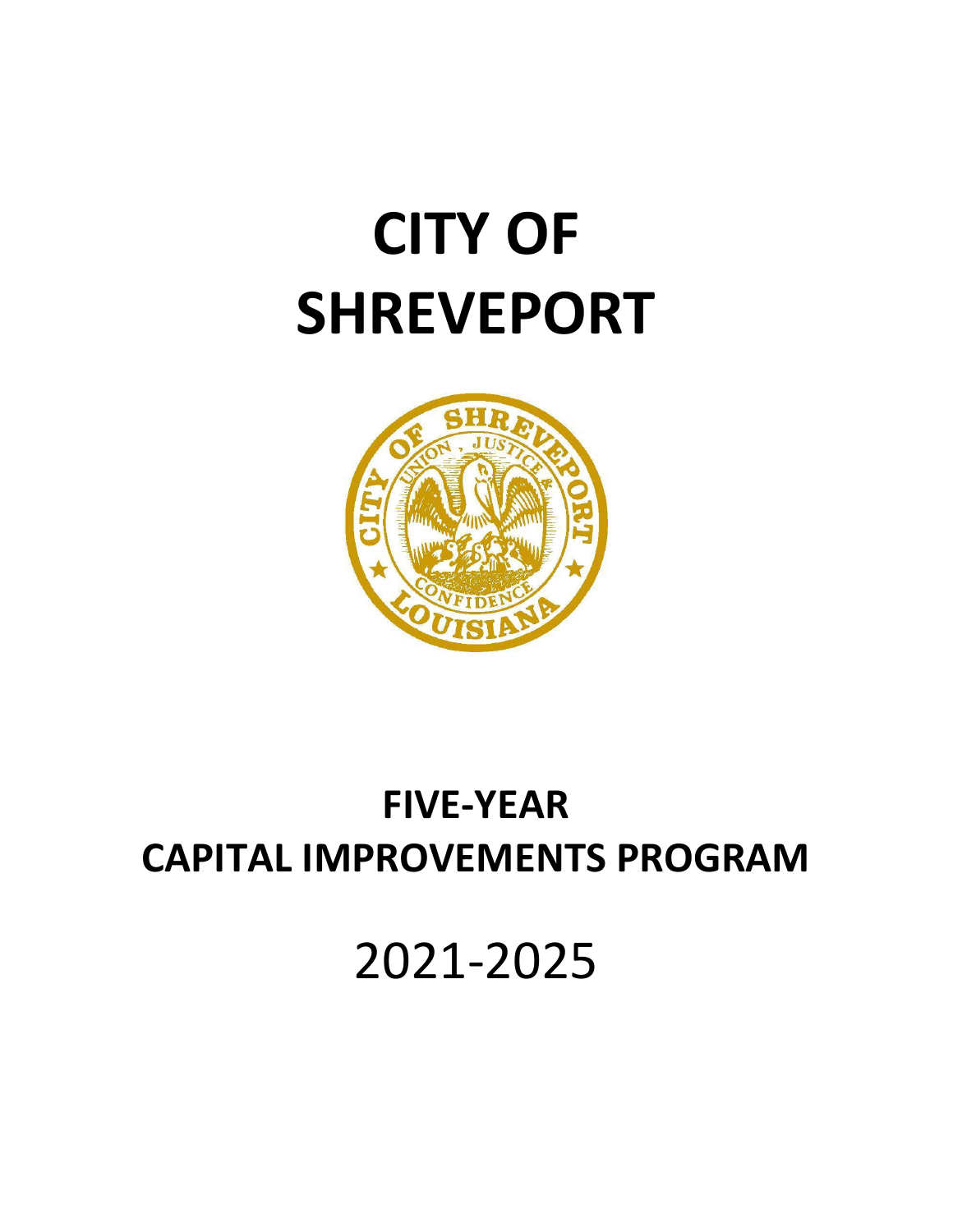#### **INTRODUCTION**

The City Charter (Section 7.03) requires that the City of Shreveport prepare a Five-Year Capital Improvements Program as a part of the annual budget process. This document fulfills that requirement.

The Plan provides a snapshot of the projects perceived to be needed over the next five years. It is designed to outline the possible funding sources for those projects and to give a sense of their relative priority.

#### **HOW THE PLAN WAS ASSEMBLED**

The Plan was assembled by compiling various master plan documents from the City departments of SPAR, Public Works (Streets & Drainage, and Transportation), Water & Sewer, Fire, and Airports.

#### **HOW THE CITY FUNDS CAPITAL PROJECTS**

The City of Shreveport has the following principal sources of capital project funding:

- General Obligation Bonds. These are bonds which are secured by general tax revenues. In most cases, these bonds are issued for projects which have been approved by a public vote. The City's most recent General Obligation bond initiative was in 2011 (a \$175 million infrastructure initiative for streets, drainage, parks and public safety projects).
- General Obligation Notes. This debt is also backed in some way by general tax revenues, but not necessarily by property tax revenues. Usually, this debt is issued through a quasi-State agency, the Louisiana Community Development Authority. The construction of the Convention Center Hotel and the renovation of Independence Stadium were funded using this mechanism.
- Revenue Bonds. These bonds are sold with the pledge that they will be repaid from the revenues of the City's water and sewer system, airports or other dedicated revenue sources. These bonds may be issued without an election, although there are public hearing and notice provisions written into State law that governs these sales. Since the approval of water and sewer rate increases in 2013, the Water & Sewerage Department has issued Revenue Bonds to complete infrastructure repairs mandated by the Environmental Protection Agency and Department of Justice.
- Federal and State Grants. Some capital projects are funded in full or in part from grants from other levels of government. Federal assistance usually is involved in airports and transit projects. Community Development Block Grants have been used on a limited basis for projects in lowerincome areas. State assistance (usually from the annual Capital Outlay program) may be used to fund projects in a number of categories. State funds have become very hard to obtain in recent years.
- Local Funds. The City sometimes puts its own money into capital projects. This may come from water and sewer or airports revenue, from the General Fund (in very limited circumstances), or from the Riverfront Development Fund.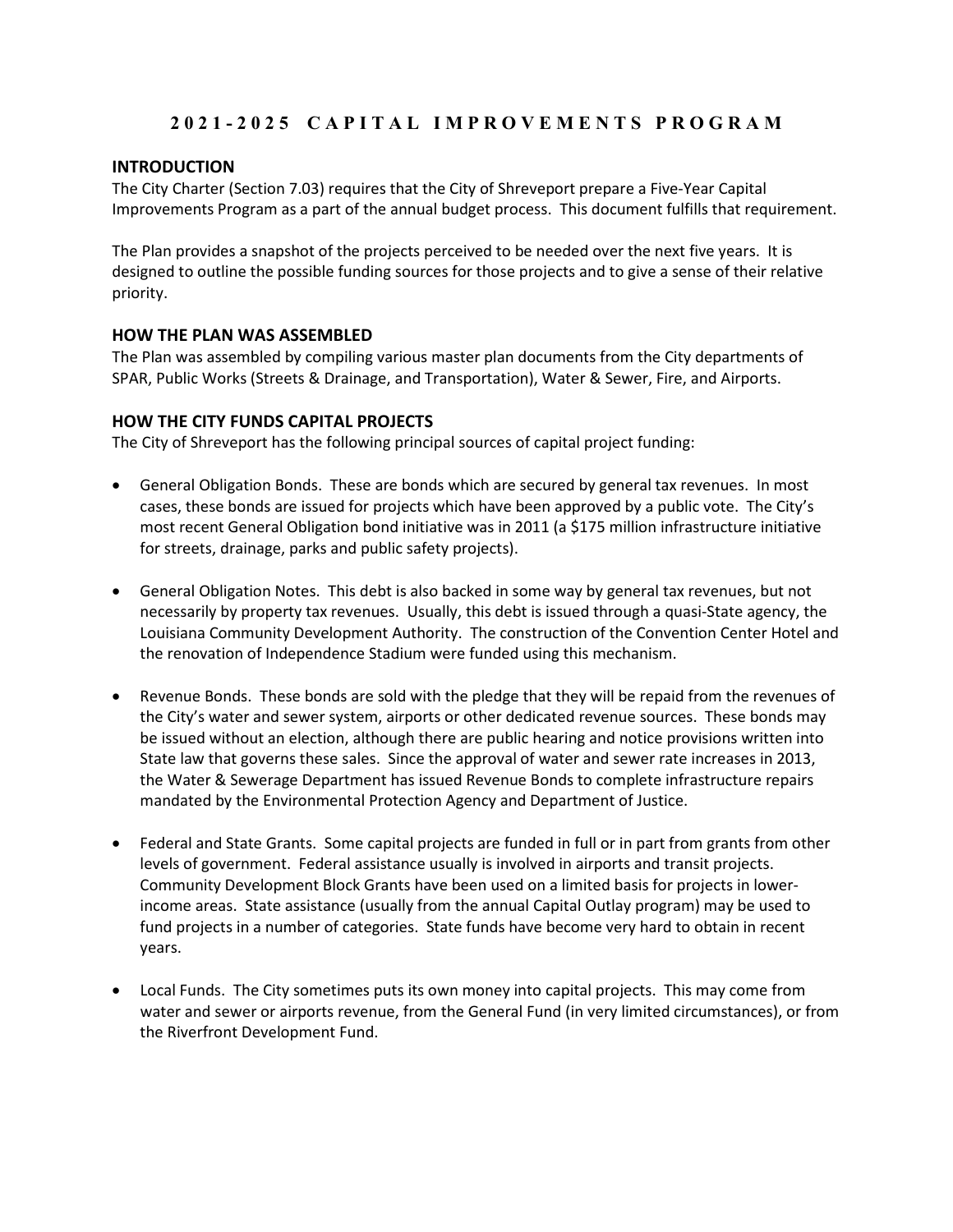# CITY OF SHREVEPORT **FIVE-YEAR CAPITAL IMPROVEMENTS PROGRAM** 2021-2025

# SUMMARY

|                                 | 2021          | 2022        | 2023-2025   |                     |
|---------------------------------|---------------|-------------|-------------|---------------------|
|                                 | (Year 1)      | (Year 2)    | (Years 3-5) | <b>FUTURE YEARS</b> |
| <b>BUILDINGS &amp; ASSEMBLY</b> | 53,725,569    | 10,062,000  | 9,312,000   | 62,000              |
| <b>ROADWAYS</b>                 | 113,494,275   | 11,850,000  | 30,000,000  | 207,193,000         |
| <b>DRAINAGE</b>                 | 12,620,988    | 4,500,000   | 9,000,000   | 32,600,000          |
| <b>WATER &amp; SEWER</b>        | 812,387,066   | 98,200,000  | 494,600,000 | 501,000,000         |
| <b>TRAFFIC</b>                  | 7,625,300     | 3,800,000   | 3,200,000   | 4,400,000           |
| <b>AIRPORTS</b>                 | 68,055,000    | 500,000     | 18,625,000  | 55,300,000          |
| Total                           | 1,067,908,198 | 128,912,000 | 564,737,000 | 800,555,000         |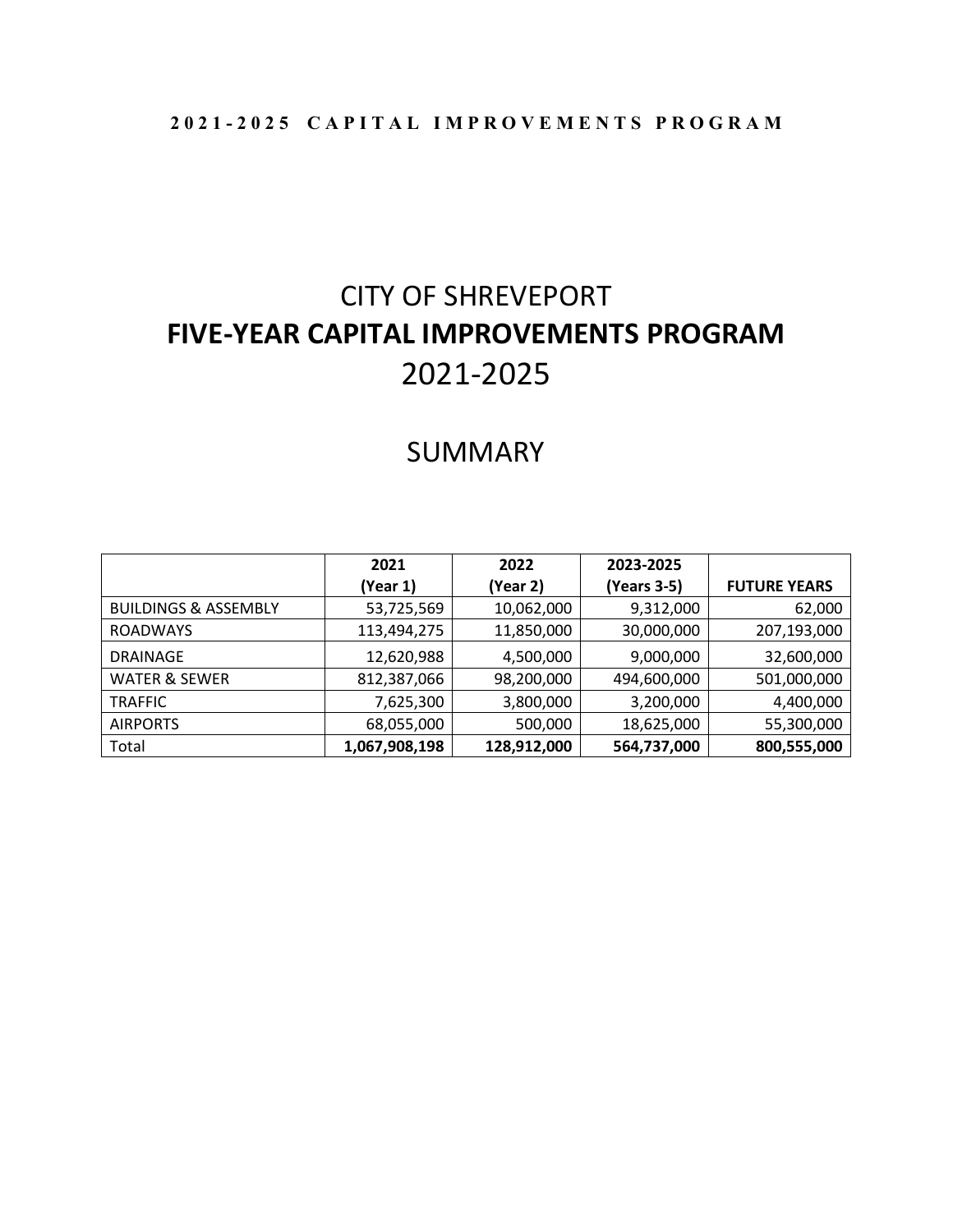#### **PROGRAM A**

| <b>PROJECT</b>                                                                                                                                                                                                                                                                                                                                                                                                                                                                          | 2021                        | 2022        | 2023-2025   | <b>FUTURE YEARS</b> |
|-----------------------------------------------------------------------------------------------------------------------------------------------------------------------------------------------------------------------------------------------------------------------------------------------------------------------------------------------------------------------------------------------------------------------------------------------------------------------------------------|-----------------------------|-------------|-------------|---------------------|
| PUBLIC ASSEMBLY FACILITIES RENOVATIONS AND IMPROVEMENTS - Interest Earned, Riverfront, GOB, Private Donations,                                                                                                                                                                                                                                                                                                                                                                          | <b>State Capital Outlay</b> |             |             |                     |
| <b>Riverfront Buildings Improvements</b><br>(RiverView Hall/Theater, Barnwell Center, Sci-Port).<br>Roof and mechanical equipment<br>repairs/replacements, plumbing, electrical, and<br>cosmetic upgrades (i.e. paint, carpet). Replace and<br>repair deteriorated specialized systems and<br>furnishings/equipment. Provide various<br>operational upgrades to enhance usability. Replace<br>panels on dome at the Barnwell Center.                                                    | \$2,075,964.00              | \$3,000,000 | \$1,000,000 | \$0                 |
| <b>Festival Site Development</b><br>This project constructed a new Festival Plaza along<br>Crockett Street from Market Street east to the Fant<br>Parkway. It was necessary because casino<br>development required the space formerly used for<br>numerous public festivals and gatherings. Work<br>included the renovation of the old Illinois Central<br>railroad station on the site.                                                                                                | \$3,390,600.00              | \$0         | \$0         | \$0                 |
| <b>Industrial Park Infrastructure</b><br>This project funds infrastructure improvements at<br>any of the City's industrial parks as needed for<br>industrial prospects or existing industries.                                                                                                                                                                                                                                                                                          | \$<br>536,500.00            | \$0         | \$0         | \$0                 |
| <b>Ledbetter Heights Land Banking</b><br>This project allows the City to purchase properties<br>within the Ledbetter Heights area for<br>redevelopment.                                                                                                                                                                                                                                                                                                                                 | \$1,800,000.00              | \$0         | \$0         | \$0                 |
| <b>SPAR Arts Center Replacement</b><br>This project provides for a facility to replace the<br>building at SPAR's Princess Park that was destroyed<br>by arson fire. The facility is intended to provide<br>operational space for community groups whose<br>purpose it is to develop, nurture, produce, present,<br>promote, and educate the public about all<br>disciplines of art. The facility will also provide a<br>creative work venue for emerging visual artists in<br>the area. | \$3,862,500.00              | \$0         | \$0         | \$0                 |
| <b>Intermodal Bus Facility</b><br>This project will provide for the design and<br>construction of an intermodal bus facility on<br>Murphy Street at the intersection of the City's two<br>major interstate systems, I-20 and I-49. The new<br>facility, which will provide for relocation of the<br>Greyhound Bus Terminal from Downtown, will also<br>provide facilities for SporTran and other<br>transportation entities.                                                            | \$5,812,844.00              | \$0         | \$0         | \$0                 |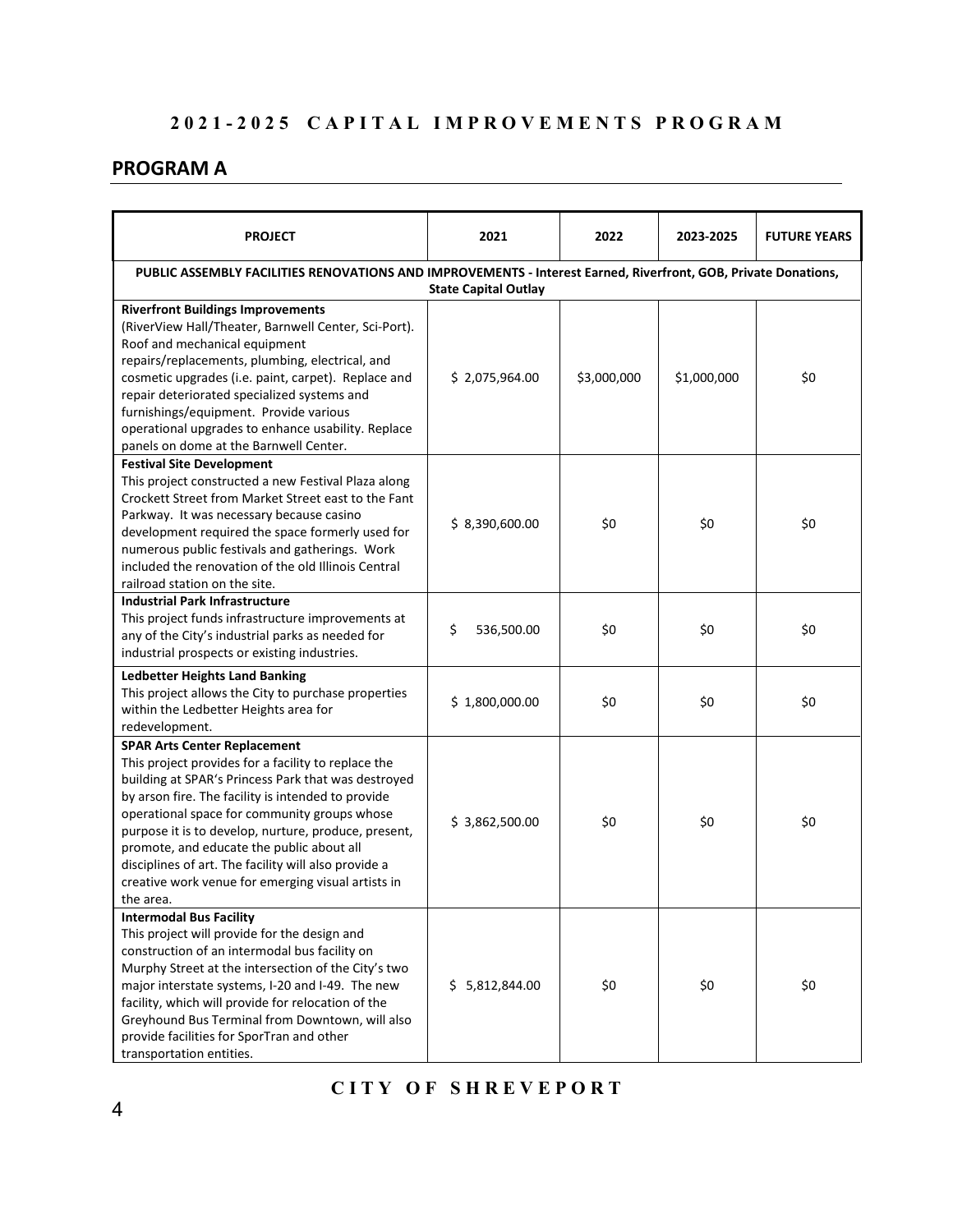# **PROGRAM A (continued)**

| <b>TOTAL</b>                                                                                                                                                                                                                                                                                                                       | \$30,658,366     | \$7,000,000 | \$4,500,000 | \$0 |
|------------------------------------------------------------------------------------------------------------------------------------------------------------------------------------------------------------------------------------------------------------------------------------------------------------------------------------|------------------|-------------|-------------|-----|
| <b>Energy Efficiency Program</b><br>The scope of this project is to replace various City<br>electrical components with new, energy efficient<br>ones. The City hopes to be approved to move<br>forward with refrigerant replacement as well in<br>future years.                                                                    | \$<br>655,223.00 | \$500,000   | \$500,000   | \$0 |
| <b>New Fire Station #8</b><br>This project will construct a new Fire Station #8 to<br>replace the old, outdated and outgrown station.                                                                                                                                                                                              | \$2,380,216.00   | \$0         | \$0         | \$0 |
| <b>Downtown Parking Enhancements</b><br>This project will allow for the additional, updated<br>wayfinding signage, bicycle locks mounted to meter<br>poles and other small projects designed to improve<br>parking in downtown.                                                                                                    | \$<br>450,000.00 | \$0         | \$0         | \$0 |
| <b>New Fire Station #14</b><br>This project will fund purchase of land and property<br>relative to Fire Station #14                                                                                                                                                                                                                | \$<br>183,251.00 | \$0         | \$0         | \$0 |
| <b>Shreveport Convention Center Hilton Hotel</b><br><b>Maintenance</b><br>This project provides for the implementation of a<br>multi-year maintenance program at the Shreveport<br>Convention Center Hilton Hotel.                                                                                                                 | \$1,225,200.00   | \$0         | \$0         | \$0 |
| <b>Downtown City Hall Maintenance</b><br>Funding for a multi-year maintenance program to<br>address capital repair and replacement needs as<br>the building and parking garage ages. This includes<br>major repairs to building systems, replacement of<br>deteriorated finishes, and equipment replacements.                      | \$1,436,068.00   | \$0         | \$0         | \$0 |
| <b>Shreveport Convention Center Maintenance</b><br>Funding for a multi-year maintenance program to<br>address capital repair and replacement needs as<br>the building and parking garage ages. This includes<br>major repairs to building systems, replacement of<br>deteriorated finishes, equipment and operational<br>upgrades. | \$1,550,000.00   | \$3,500,000 | \$0         | \$0 |
| <b>Parking Garage Near Riverview and Barnwell</b><br>This project will provide for the construction of two<br>additional floors on the parking garage at Milam<br>Street and Clyde Fant Parkway, which was originally<br>designed to accommodate additional levels.                                                                | \$<br>300,000.00 | \$0         | \$3,000,000 | \$0 |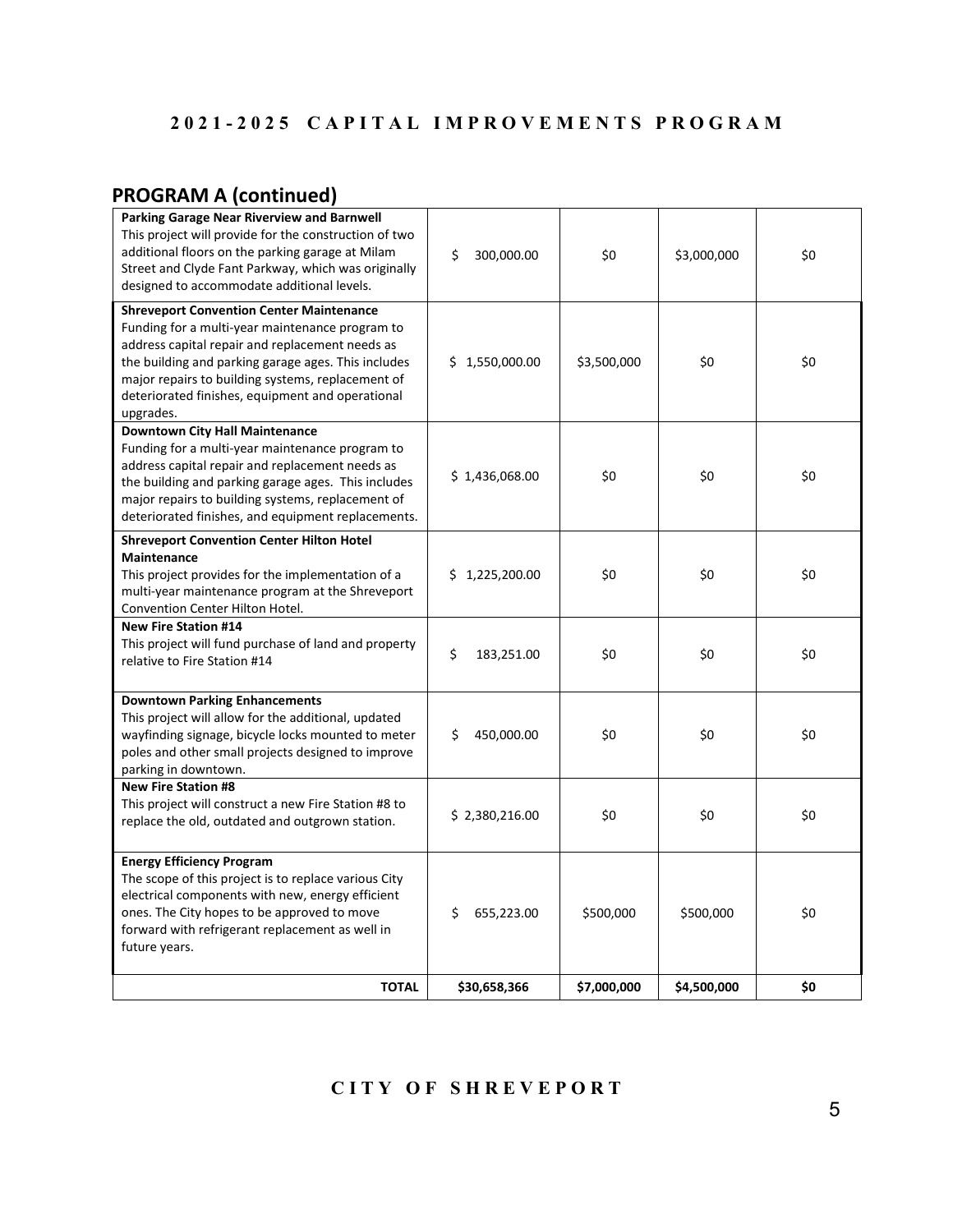# **PROGRAM B**

| <b>PROJECT</b>                                                                                                                               | 2021        | 2022     | 2023-2025   | <b>FUTURE</b><br><b>YEARS</b> |
|----------------------------------------------------------------------------------------------------------------------------------------------|-------------|----------|-------------|-------------------------------|
| <b>Riverfront Park Extension</b><br>This project provides funds for the acquisition<br>of the Cross Bayou frontage east of Common<br>Street. | \$6,102,200 | \$0      | \$0         | \$0                           |
| <b>Independence Stadium Capital Repairs and</b><br><b>Improvements</b>                                                                       |             |          |             |                               |
| Provides funds to repair major stadium systems<br>and provide improvements as funds become<br>available from stadium revenues.               | \$4,122,693 | \$62,000 | \$62,000    | \$62,000                      |
| <b>Salvation Army/Fairgrounds Park</b>                                                                                                       |             |          |             |                               |
| <b>Improvements</b>                                                                                                                          |             |          |             |                               |
| Demolish pool and bath house, construct a                                                                                                    | \$250,000   | \$0      | \$0         | \$0                           |
| neighborhood playground in conjunction with                                                                                                  |             |          |             |                               |
| the new Salvation Army Boys and Girls Club                                                                                                   |             |          |             |                               |
| that shares the park site.<br><b>Cargill Park Ballfield Complex Renovations</b>                                                              |             |          |             |                               |
| Major improvements and renovations to the                                                                                                    | \$4,100,000 | \$0      | \$1,000,000 | \$0                           |
| softball/baseball field complexes.                                                                                                           |             |          |             |                               |
| Querbes Golf Pro Shop and Locker Rooms ADA                                                                                                   |             |          |             |                               |
| Replacement of the pro shop, locker rooms,                                                                                                   |             |          |             |                               |
| snack bar, cart barn with ADA-compliant                                                                                                      | \$1,360,000 | \$0      | \$0         | \$0                           |
| facilities.                                                                                                                                  |             |          |             |                               |
| <b>Airport Park Community Center, Outdoor</b>                                                                                                |             |          |             |                               |
| <b>Recreation and ADA</b>                                                                                                                    |             |          |             |                               |
| Building system and cosmetic renovations                                                                                                     | \$704,000   | \$0      | \$2,000,000 | \$0                           |
| including painting, flooring, lighting, etc.<br>Additional funding needed for building                                                       |             |          |             |                               |
| addition.                                                                                                                                    |             |          |             |                               |
| <b>Shreveport Common</b>                                                                                                                     |             |          |             |                               |
| Implement the 2011 Shreveport Common                                                                                                         |             |          |             |                               |
| Vision Plan, including planning, property                                                                                                    |             |          |             |                               |
| acquisition, demolition, infrastructure,                                                                                                     | \$1,204,459 | \$0      | \$0         | \$0                           |
| construction, landscaping, public art, signage,                                                                                              |             |          |             |                               |
| lighting and leveraging private and other public                                                                                             |             |          |             |                               |
| funding.                                                                                                                                     |             |          |             |                               |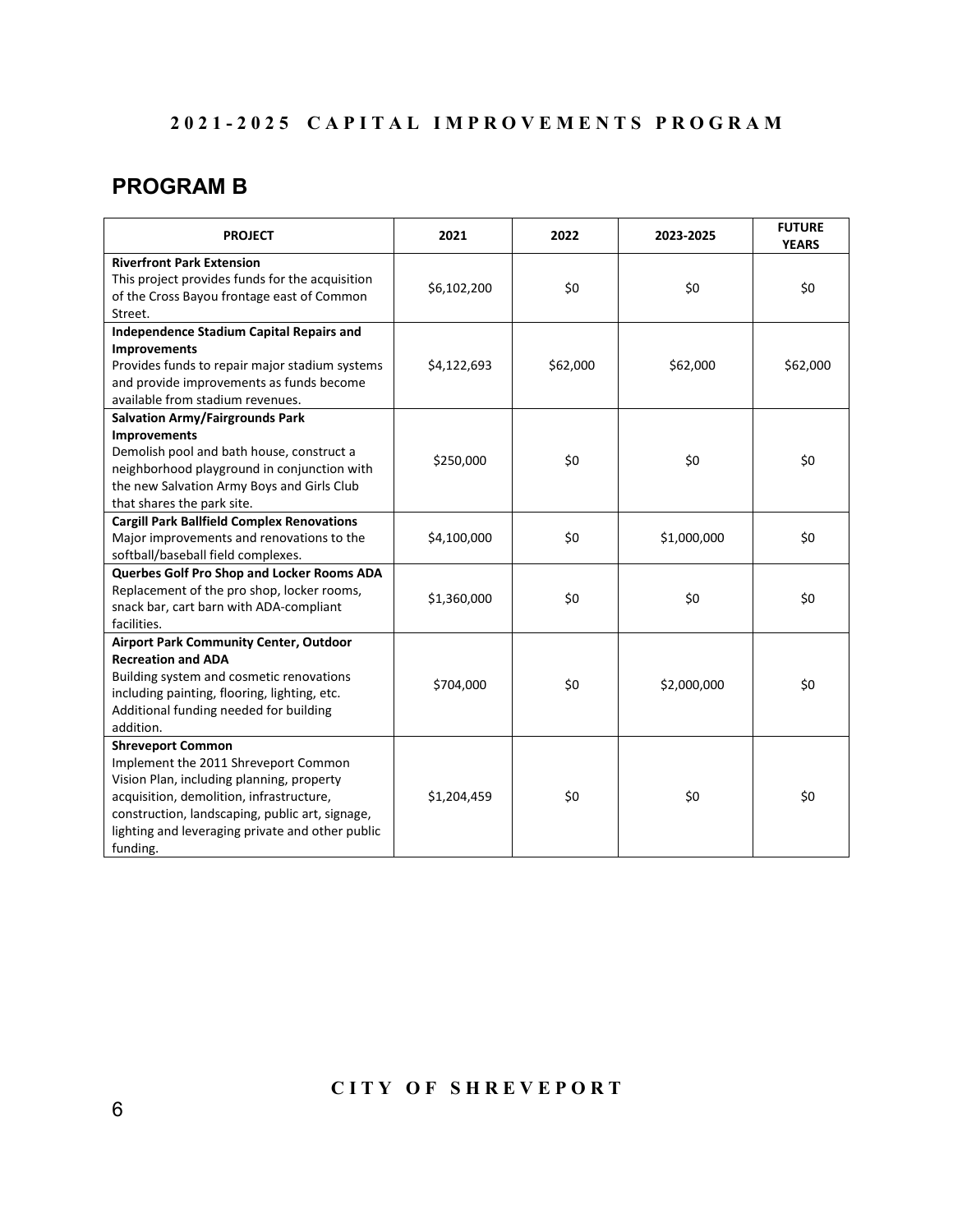# **PROGRAM B (continued)**

| <b>PROJECT</b>                                    | 2021         | 2022        | 2023-2025   | <b>FUTURE YEARS</b> |
|---------------------------------------------------|--------------|-------------|-------------|---------------------|
| <b>Murphy Street Park</b>                         |              |             |             |                     |
| Acquire property and construct a small park on    | \$220,000    | \$0         | \$0         | \$0                 |
| Murphy Street, near Alabama Avenue.               |              |             |             |                     |
| <b>Choice Neighborhood Park</b>                   |              |             |             |                     |
| Acquire property for and construct an expansion   |              |             |             |                     |
| of C.C. Antoine Park into the Heritage Place      | \$1,280,375  | \$1,000,000 | \$1,000,000 | \$0                 |
| development in the "Choice Neighborhoods"         |              |             |             |                     |
| planning area.                                    |              |             |             |                     |
| <b>Shreveport Common Cultural District Park</b>   |              |             |             |                     |
| Acquire property, design, and construct a park or | \$2,665,000  | \$2,000,000 | \$0         | \$0                 |
| parks in the Shreveport Common Cultural District  |              |             |             |                     |
| (additional funding needed for multiple phases.)  |              |             |             |                     |
| <b>Bill Cockrell Park Outdoor Recreation</b>      |              |             |             |                     |
| Renovations including playground renovation       |              |             |             |                     |
| and path, drive and parking area overlays,        | \$700,000    | \$0         | \$0         | \$0                 |
| replace the swimming pool bath house, and add     |              |             |             |                     |
| a water playground.                               |              |             |             |                     |
| <b>Highland Park Renovation</b>                   |              |             |             |                     |
| Park renovations including playground             |              |             |             |                     |
| renovations, path and parking area overlays, and  | \$198,191    | \$0         | \$750,000   | \$0                 |
| tennis court surfacing. (Additional funds needed  |              |             |             |                     |
| for restroom facility.)                           |              |             |             |                     |
| Valencia Spray Park                               |              |             |             |                     |
| Construction of a new water playground feature    | \$160,285    | \$0         | \$0         | \$0                 |
| in Valencia Park.                                 |              |             |             |                     |
| <b>TOTAL</b>                                      | \$23,067,203 | \$3,062,000 | \$4,812,000 | \$62,000            |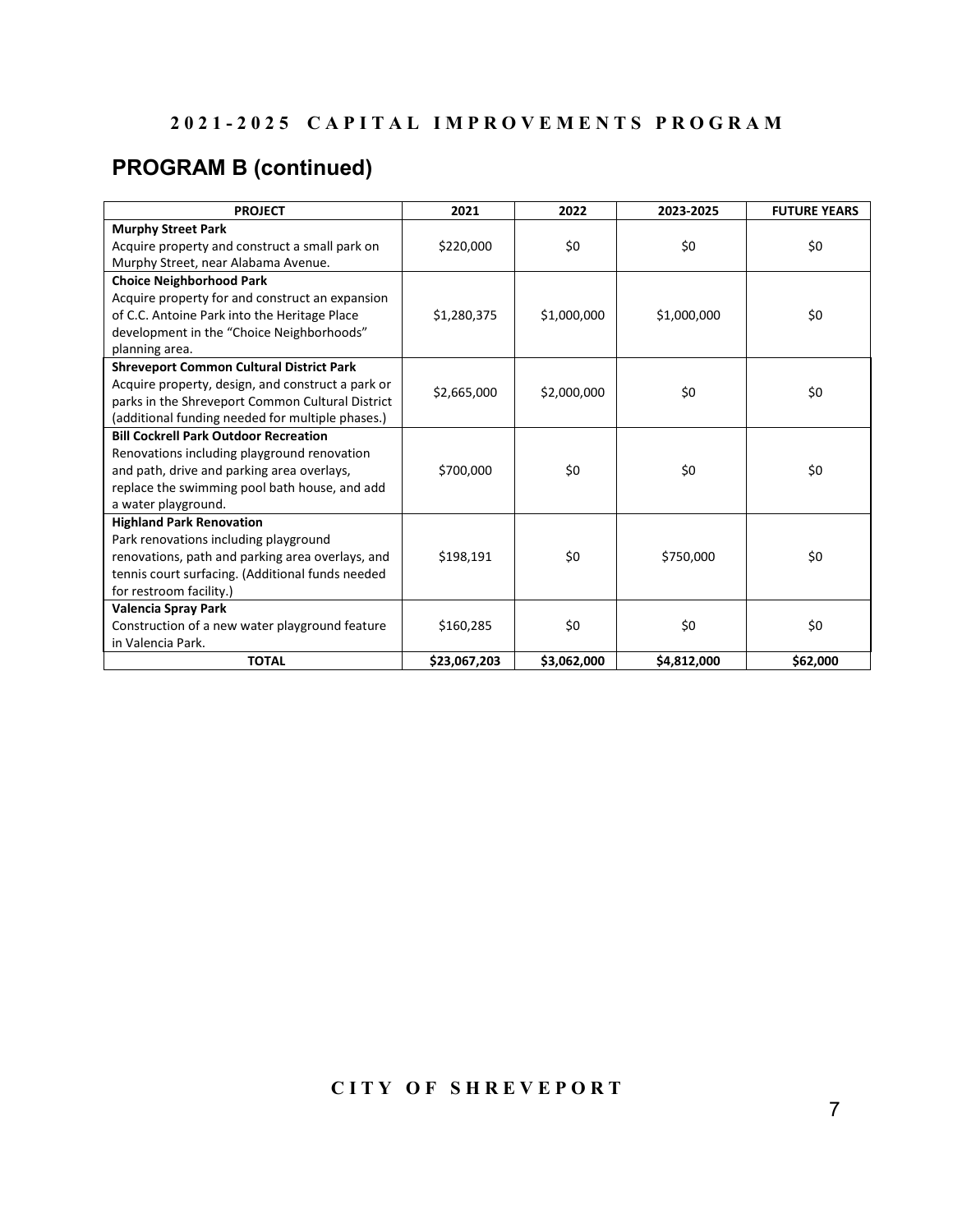# **PROGRAM C**

| <b>PROJECT</b>                                                  | 2021        | 2022        | 2023-2025 | <b>FUTURE YEARS</b> |
|-----------------------------------------------------------------|-------------|-------------|-----------|---------------------|
| YOUREE DRIVE / KINGS HIGHWAY INTERSECTION                       |             |             |           |                     |
| <b>IMPROVEMENTS</b>                                             |             |             |           |                     |
| This project improves the intersection of Youree Drive and East | \$1,445,900 | \$0         | \$0       | \$0                 |
| Kings Highway by providing additional through traffic lanes.    |             |             |           |                     |
| (1989 GOB, 1993 GOB, 2003 GOB)                                  |             |             |           |                     |
| <b>GREENWOOD ROAD AT PINES ROAD INTERSECTION</b>                |             |             |           |                     |
| This project would improve the intersection of Greenwood        |             |             |           |                     |
| Road and Pines Road by providing adequate turn lanes on         | \$250,000   | \$0         | \$0       | \$0                 |
| <b>Greenwood Road</b>                                           |             |             |           |                     |
| (1983 GOB, Urban Arterial)                                      |             |             |           |                     |
| <b>CONCRETE STREET IMPROVEMENTS</b>                             |             |             |           |                     |
| Provides funds to repair concrete street panels.                | \$2,900,000 | \$0         | \$0       | \$15,000,000        |
| (1999 GOB, 2003 GOB)                                            |             |             |           |                     |
| <b>BRIDGE REPLACEMENT PROGRAM</b>                               |             |             |           |                     |
| This project allows the City to repair or replace inadequate    |             |             |           |                     |
| bridges at several locations throughout the City                | \$2,551,000 | \$1,000,000 | \$0       | \$3,000,000         |
| (1983 GOB, 1993 GOB, 1996 GOB, 1996 GOB, 1999 GOB, 2003         |             |             |           |                     |
| GOB)                                                            |             |             |           |                     |
| <b>LANDSCAPING PROJECT ON I-49</b>                              |             |             |           |                     |
| Provides funds to landscape various locations 49. Likely        |             |             |           |                     |
| locations between I-20 and I-49, and Burt Kouns Industrial      | \$844,300   | \$0         | \$0       | \$0                 |
| Loop                                                            |             |             |           |                     |
| (1993 GOB, Convention/Tourist, Urban Arterial)                  |             |             |           |                     |
| <b>SIDEWALK PROGRAM AND CURB CUTS</b>                           |             |             |           |                     |
| This project funds the removal and repair of sidewalks in       |             |             |           |                     |
| various locations around the City.                              | \$6,295,000 | \$0         | \$0       | \$3,000,000         |
| (1999 GOB, 2001 GOB, 2003GOB, 2011 GOB, Private                 |             |             |           |                     |
| Donations)                                                      |             |             |           |                     |
| <b>GIS MAP DEVELOPMENT</b>                                      |             |             |           |                     |
| Funds the continuing development of the City's Geographic       | \$2,895,000 | \$0         | \$0       | \$5,000,000         |
| Information System (GIS).                                       |             |             |           |                     |
| (1997 GOB, 1999 GOB, 2001 GOB, 2003 GOB)                        |             |             |           |                     |
| NEIGHBORHOOD STREET IMPROVEMENTS                                |             |             |           |                     |
| This project funds street improvements in various               | \$7,322,400 | \$0         | \$0       | \$15,000,000        |
| neighborhoods around Shreveport.                                |             |             |           |                     |
| (1999 GOB, 2001 GOB, 2003 GOB, Private Donations)               |             |             |           |                     |
| STREET PROJECTS FOR ECONOMIC DEVELOPMENT                        |             |             |           |                     |
| This project provides for improvements to various streets in    | \$2,573,000 | \$0         | \$0       | \$5,000,000         |
| Shreveport for economic purposes.                               |             |             |           |                     |
| (2001 GOB, 2003 GOB)                                            |             |             |           |                     |
| <b>STREET LIGHTING</b>                                          |             |             |           |                     |
| Funds the installation of new and upgraded street lights        | \$1,104,100 | \$0         | \$0       | \$2,000,000         |
| throughout the City.                                            |             |             |           |                     |
| (1996 GOB, 1999 GOB, 2001 GOB, 2003GOB)                         |             |             |           |                     |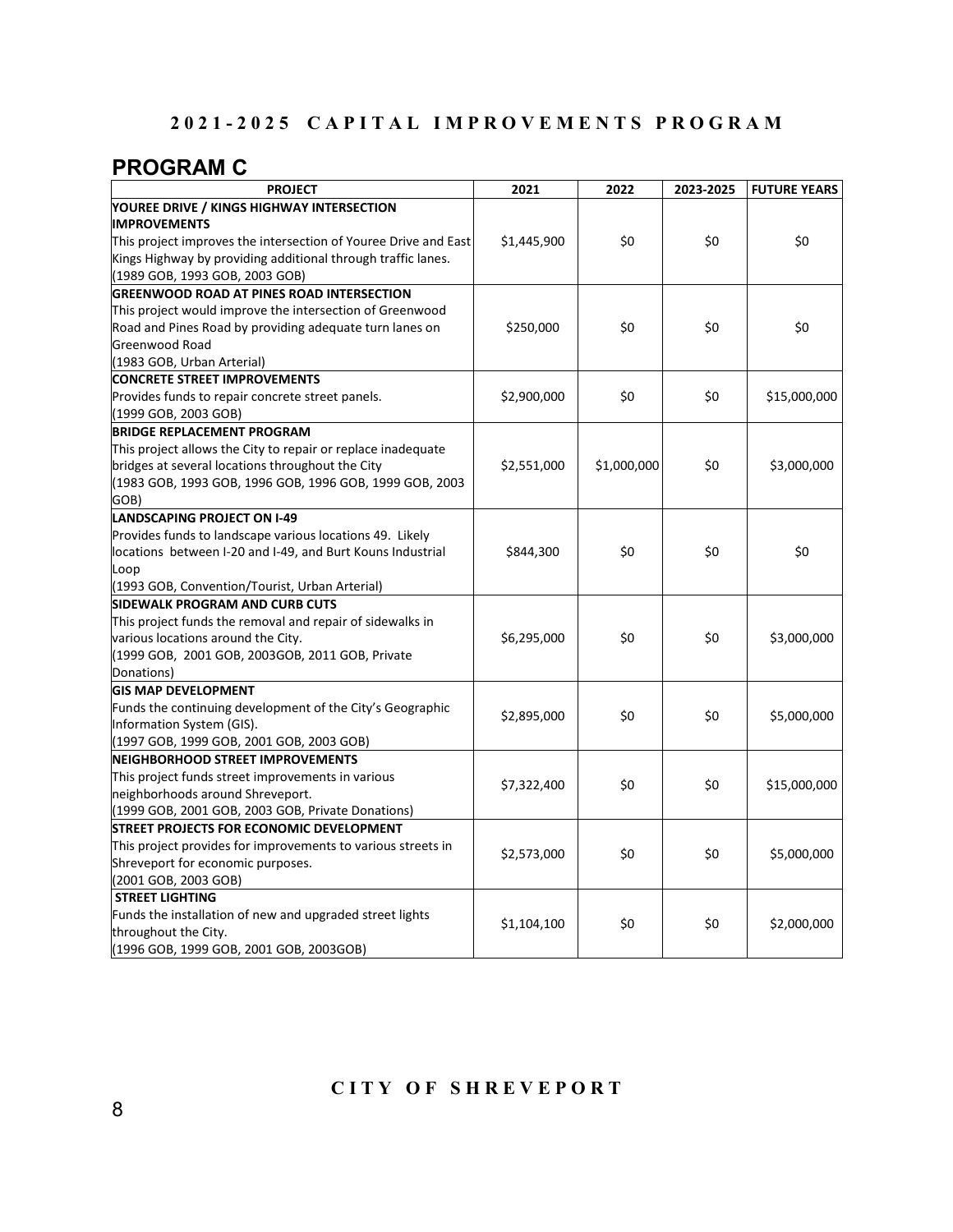# **PROGRAM C (continued)**

| <b>PROJECT</b>                                                    | 2021         | 2022      | 2023-2025 | <b>FUTURE YEARS</b> |
|-------------------------------------------------------------------|--------------|-----------|-----------|---------------------|
| RAILROAD CROSSING IMPROVEMENTS                                    |              |           |           |                     |
| Funds crossing, lighting and signage improvements to improve      |              |           |           |                     |
| safety at numerous railroad crossings throughout the City.        | \$1,000,000  | \$500,000 | \$0       | \$1,000,000         |
| (2001 GOB, 2003 GOB)                                              |              |           |           |                     |
| CNG FILL STATION AT SOLID WASTE                                   |              |           |           |                     |
| The scope of this project is to construct a CNG fill station that |              |           |           |                     |
| would serve both city vehicles and general public.                | \$1,765,740  | \$0       | \$0       | \$0                 |
| (State Grant, General Fund, Riverfront Fund)                      |              |           |           |                     |
| <b>INNER LOOP EXTENSION</b>                                       |              |           |           |                     |
| The scope of this project will begin the required corridor study  |              |           |           |                     |
| for the extension of the Inner Loop.                              | \$498,048    | \$0       | \$0       |                     |
| (1999 GOB, 2001 GOB)                                              |              |           |           |                     |
| <b>KNIGHT STREET IMPROVEMENTS</b>                                 |              |           |           |                     |
| This project allows for the improvement of Knight Street from     |              |           |           |                     |
|                                                                   | \$5,315,600  | \$0       | \$0       |                     |
| Shreveport Barksdale Highway to Preston Street.                   |              |           |           |                     |
| (2011 GOB)                                                        |              |           |           |                     |
| <b>CITYWIDE STREET IMPROVEMENT PROGRAM</b>                        |              |           |           |                     |
| This project funds street improvements in various                 | \$20,810,000 | \$0       | \$0       | \$20,000,000        |
| neighborhoods around Shreveport.                                  |              |           |           |                     |
| (2011 GOB)                                                        |              |           |           |                     |
| <b>LSU HEALTH SCIENCE CENTER STREETSCAPE</b>                      |              |           |           |                     |
| To fund the engineering work necessary for future                 |              |           |           |                     |
| improvements to the three following streets: Kings Highway        |              |           |           |                     |
| running east to west between Interstate 49 and Linwood            |              |           |           |                     |
| Avenue; Linwood Avenue running north and south between            | \$590,000    | \$0       | \$0       | \$9,250,000         |
| Kings Highway and Woodrow Street and Samford Avenue               |              |           |           |                     |
| running north to south between Kings Highway and Jennings         |              |           |           |                     |
| Street.                                                           |              |           |           |                     |
| (2001 GOB)                                                        |              |           |           |                     |
| RAVENDALE AT OLD MOORINGSPORT ROAD INTERSECTION                   |              |           |           |                     |
| This project would improve the intersection at Ravendale and      | \$25,000     | \$0       | \$0       | \$0                 |
| Old Mooringsport Rd. All cost is paid by LA DOTD. The city        |              |           |           |                     |
| would pay to buy property and to cover in-house cost.             |              |           |           |                     |
| <b>PAVEMENT MANAGEMENT SYSTEM</b>                                 |              |           |           |                     |
| This project is to collect roadway asset information and          |              |           |           |                     |
| evaluate the condition of the roadway systems and prepare a       | \$650,000    | \$350,000 | \$0       | \$500,000           |
| pavement condition index rating for the City roadway system       |              |           |           |                     |
| in the City of Shreveport                                         |              |           |           |                     |
| (Street Special Revenue Fund)                                     |              |           |           |                     |
| MINOR ARTERIAL ASPHALT PROGRAM                                    |              |           |           |                     |
| The scope of work is to perform roadway improvements on the       |              |           |           |                     |
| following asphalt surfaced minor arterials in the City of         | \$10,435,000 | \$0       | \$0       | \$0                 |
| Shreveport                                                        |              |           |           |                     |
| (Street Special Revenue Fund)                                     |              |           |           |                     |
| FERN AVENUE AND EAST 70TH IMPROVEMENTS                            |              |           |           |                     |
| This project would improve on Fern Ave and East 70th Street       | \$1,200,000  | \$0       | \$0       | \$0                 |
| by providing turn lanes.                                          |              |           |           |                     |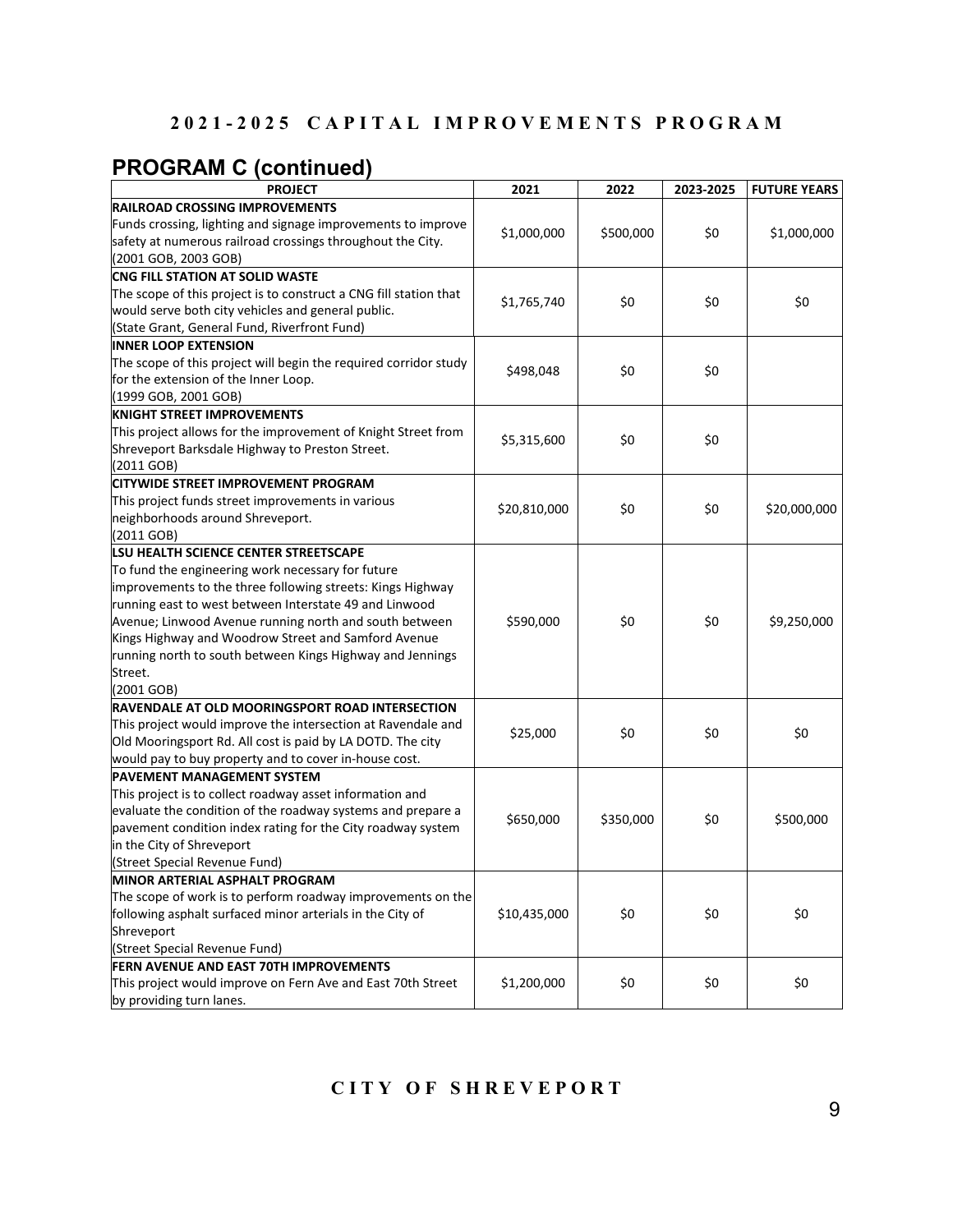# **PROGRAM C (continued)**

| <b>PROJECT</b>                                                  | 2021         | 2022 | 2023-2025 | <b>FUTURE YEARS</b> |
|-----------------------------------------------------------------|--------------|------|-----------|---------------------|
| 1-49 / MURPHY STREET / TEXAS AVENUE CORRIDOR                    |              |      |           |                     |
| <b>IMPROVEMENTS</b>                                             |              |      |           |                     |
| This project allows for the improvement to the Murphy Street    | \$100,000    | \$0  | \$0       | \$0                 |
| Overpass over the KCS Railroad.                                 |              |      |           |                     |
| <b>LAKE STREET RAILROAD CROSSINGS IMPROVEMENTS</b>              |              |      |           |                     |
| This project was created to create a no-blow or Quiet Zone at   |              |      |           |                     |
| the crossing of the UPRR and Lake Street. It was determined     | \$200,000    | \$0  | \$0       | \$0                 |
| that the process would take two to three years and would cost   |              |      |           |                     |
| in excess of \$700,000                                          |              |      |           |                     |
| LINE AVENUE TURN LANES                                          |              |      |           |                     |
| This project would improve the intersection at Line Ave and     | \$600,000    | \$0  | \$0       | \$0                 |
| Hulcee St by providing turn lane and traffic signals.           |              |      |           |                     |
| <b>COLLECTOR ROADWAYL ASPHALT PROGRAM</b> The scope of          |              |      |           |                     |
| work is to perform roadway improvements on the following        |              |      |           |                     |
| asphalt surfaced collector roadways in the City of Shreveport   | \$15,625,171 | \$0  | \$0       | \$0                 |
| (Street Special Revenue Fund)                                   |              |      |           |                     |
| <b>CONCRETE PANEL REPLACEMENT</b>                               |              |      |           |                     |
| This project would replace failed concrete panels in the        |              |      |           |                     |
| roadway system.                                                 | \$1,982,690  | \$0  | \$0       | \$0                 |
| <b>LINWOOD AVENUE RECONSTRUCTION - PHASE II</b>                 |              |      |           |                     |
| This project is to reconstruct Linwood Avenue from              | \$1,762,926  | \$0  | \$0       | \$0                 |
| GravoisDrivet to Mount Zion Road                                |              |      |           |                     |
| LINWOOD AVENUE RECONSTRUCTION - PHASE III                       |              |      |           |                     |
| This project is to reconstruct Linwood Avenue from Mount        |              |      |           |                     |
| Zion Road to W 84th Street. The city with 20 percent match      | \$6,625,000  | \$0  | \$0       | \$0                 |
| leverages the federal funds.                                    |              |      |           |                     |
| <b>LINWOOD AVENUE RECONSTRUCTION - PHASE IV This</b>            |              |      |           |                     |
| project is to reconstruct Linwood Avenue from W 84th Street     | \$6,625,000  | \$0  | \$0       | \$0                 |
| to W 70th Street.                                               |              |      |           |                     |
| CITY OF SHREVEPORT HIGH PRIORITY SYSTEM PRESERVATION            |              |      |           |                     |
| <b>PROGRAM</b>                                                  |              |      |           |                     |
| The scope of this project is to improve city wide collector and | \$9,503,400  | \$0  | \$0       | \$0                 |
| higher street. The city with 20 percent match leverages the     |              |      |           |                     |
| federal funds.                                                  |              |      |           |                     |
| <b>BUNCOMBE ROAD WIDENING (3 LANES)</b>                         |              |      |           |                     |
| West 70th to Bert Kouns                                         |              |      |           |                     |
| This project would widen and improve Buncombe Road. The         | \$0          | \$0  | \$0       | \$27,193,000        |
| city with 20 percent match leverages the federal funds.         |              |      |           |                     |
| SOUTH LAKESHORE DRIVE WIDENING (3 LANES)                        |              |      |           |                     |
| Curtis Lane to Lakeshore This project would widen and           | \$0          | \$0  | \$0       | \$4,900,000         |
| improve South Lake shore Drive                                  |              |      |           |                     |
| <b>KINGSTON ROAD WIDENING</b>                                   |              |      |           |                     |
| Crabapple Drive to Williamson Way                               | \$0          | \$0  | \$0       | \$3,900,000         |
| This project would widen and improve Kingston Road              |              |      |           |                     |
| PINES ROAD IMPROVEMENTS                                         |              |      |           |                     |
| West 70th to Buncombe Road                                      | \$0          | \$0  | \$0       | \$3,300,000         |
| This project would widen and improve Pines Road                 |              |      |           |                     |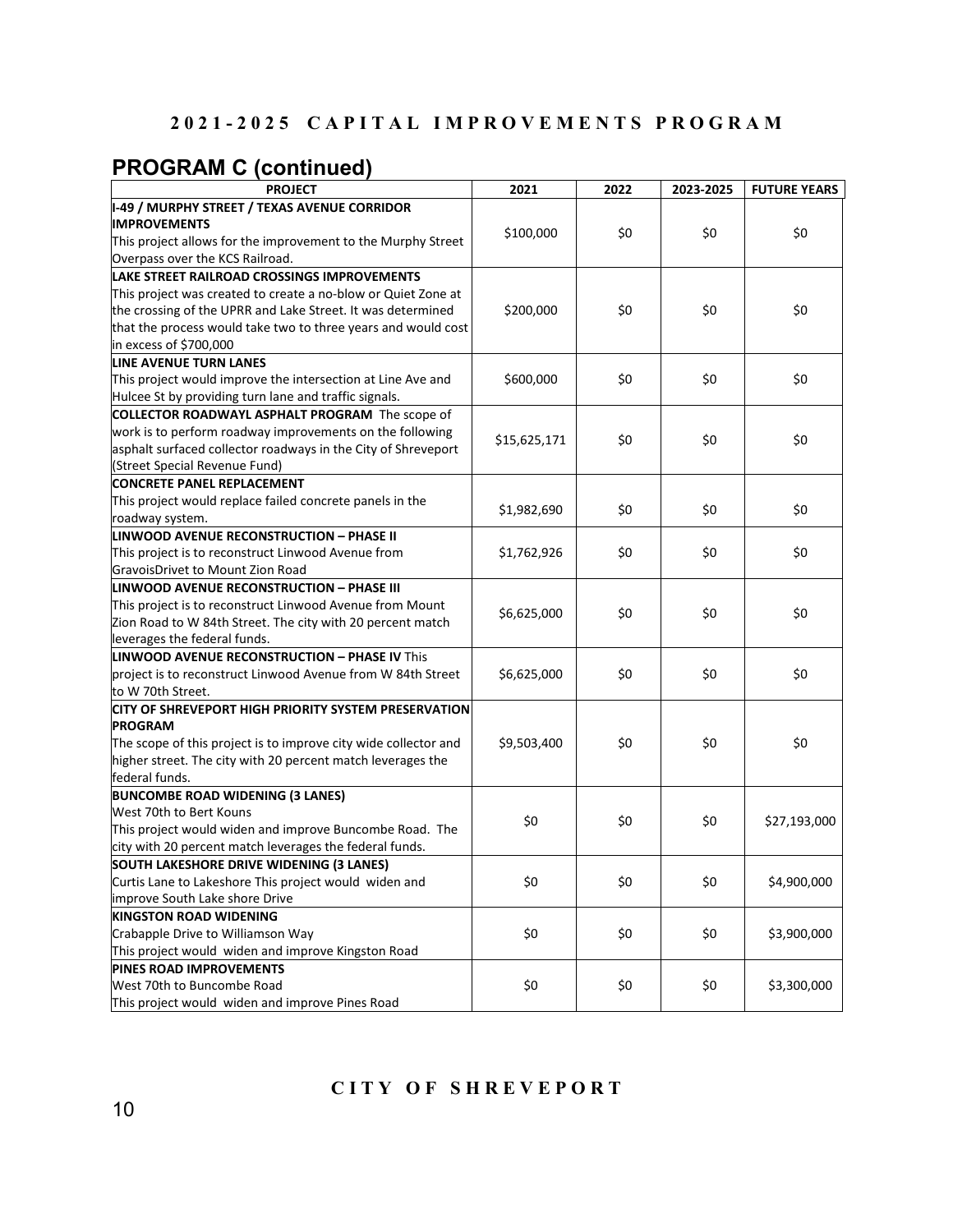# **PROGRAM C (continued)**

| <b>PROJECT</b>                                                | 2021          | 2022         | 2023-2025    | <b>FUTURE YEARS</b> |
|---------------------------------------------------------------|---------------|--------------|--------------|---------------------|
| <b>ELLERBE ROAD WIDENING</b>                                  |               |              |              |                     |
| Flournoy Lucas to Norris Ferry                                |               |              |              |                     |
| This project would widen and improve Ellerbe Road. The        | \$0           | \$0          | \$0          | \$4,100,000         |
| improvements would include intersection improvements at       |               |              |              |                     |
| Norris Ferry Road.                                            |               |              |              |                     |
| LINWOOD AVENUE WIDENING                                       |               |              |              |                     |
| Bert Kouns to City Limits This project would widen and        | \$0           | \$0          | \$0          | \$3,800,000         |
| improve Linwood Avenue                                        |               |              |              |                     |
| <b>STONER AVENUE OVERPASS IMPROVEMENTS</b>                    |               |              |              |                     |
| This project would remove and replace this critically rated   | \$0           | \$0          | \$0          | \$4,500,000         |
| structure.                                                    |               |              |              |                     |
| LINWOOD AVENUE OVERPASS IMPROVEMENTS                          |               |              |              |                     |
| This project would remove and replace this critically rated   | \$0           | \$0          | \$0          | \$16,000,000        |
| structure.                                                    |               |              |              |                     |
| <b>KINGS HIGHWAY AT HEARNE</b>                                |               |              |              |                     |
| This project would improve the intersection by realigning the | \$0           | \$0          | \$0          | \$2,000,000         |
| intersection and adding turn lanes where required.            |               |              |              |                     |
| LINE AVENUE AT OCKLEY DRIVE                                   |               |              |              |                     |
| This project would improve the intersection by realigning the | \$0           | \$0          | \$0          | \$1,500,000         |
| intersection and adding turn lanes where required.            |               |              |              |                     |
| <b>HOLLYWOOD AT MANSFIELD ROAD</b>                            |               |              |              |                     |
| This project would improve the intersection by realigning the | \$0           | \$0          | \$0          | \$2,250,000         |
| intersection and adding turn lanes where required.            |               |              |              |                     |
| <b>CITYWIDE INTERSECTION IMPROVEMENTS</b>                     |               |              |              |                     |
| This project would improve the intersection by realigning the | \$0           | \$0          | \$0          | \$5,000,000         |
| intersection and adding turn lanes where required.            |               |              |              |                     |
| TRAFFIC SIGNAL PROGRAM (INTELLIGENT TRANSPORTATION            |               |              |              |                     |
| <b>PROGRAM</b> )                                              | \$0           | \$0          | \$0          |                     |
| This project would improve the intersection by upgrading and  |               |              |              | \$50,000,000        |
| installing intelligent traffic signal systems.                |               |              |              |                     |
| <b>PAVEMENT RENEWAL AND REPLACEMENT</b>                       |               |              |              |                     |
| This project includes city overlay program, panel replacement | \$0           | \$10,000,000 | \$30,000,000 | \$0                 |
| and reconstruction of streets that are beyond repair.         |               |              |              |                     |
| <b>TOTAL</b>                                                  | \$113,494,275 | \$11,850,000 | \$30,000,000 | \$207,193,000       |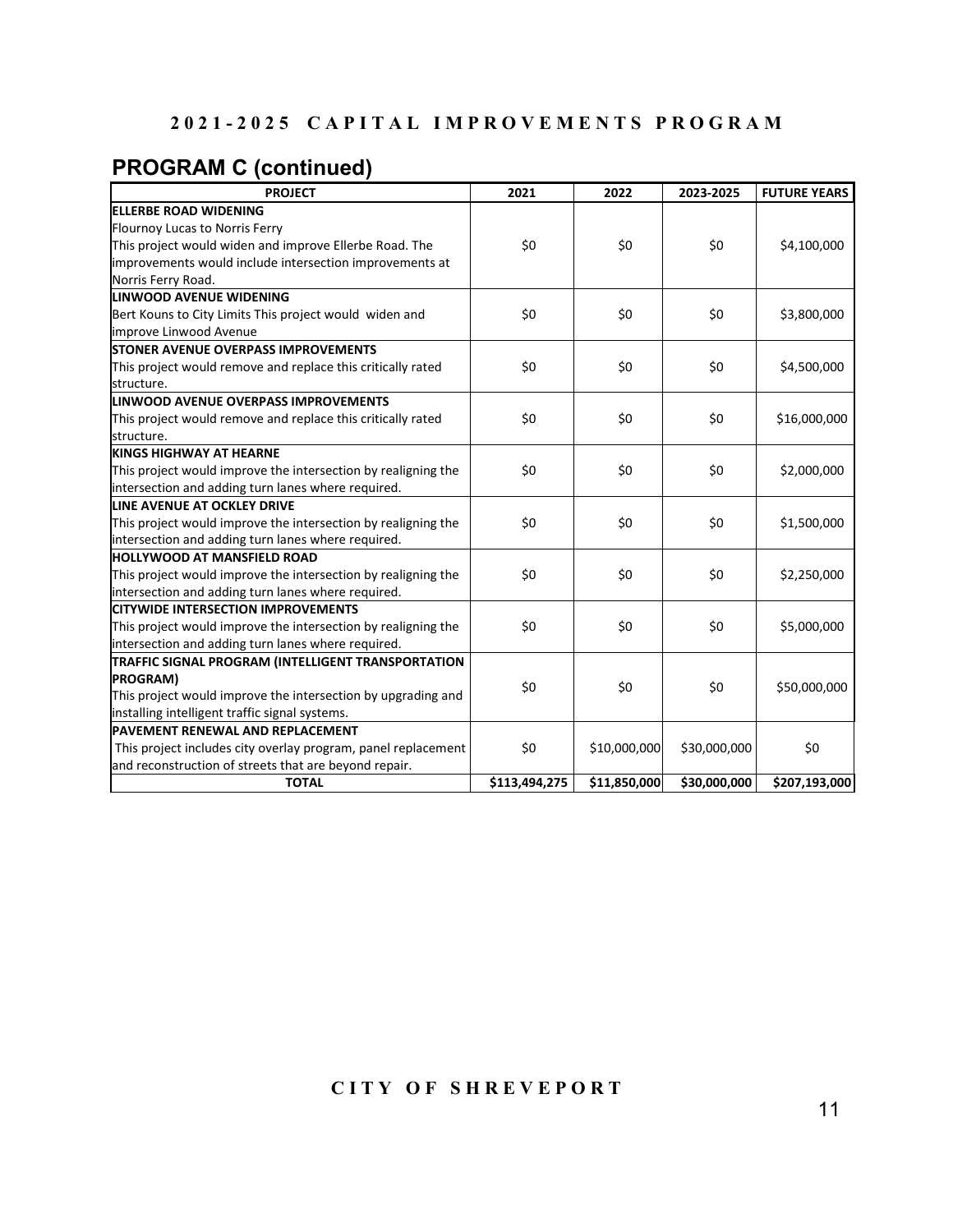# **Program D**

| <b>PROJECT</b>                                                                                                                                                                                                                                                                                                                                                                                                                                         | 2021        | 2022        | 2023-2025   | <b>FUTURE</b><br><b>YEARS</b> |
|--------------------------------------------------------------------------------------------------------------------------------------------------------------------------------------------------------------------------------------------------------------------------------------------------------------------------------------------------------------------------------------------------------------------------------------------------------|-------------|-------------|-------------|-------------------------------|
| YOUREE DRIVE DRAINAGE<br>This project will improve the storm water collection system<br>on Youree Drive between Carrolton Street and Southfield<br>Road and will construct an outfall pipe between Southfield                                                                                                                                                                                                                                          | \$3,000,000 | \$0         | \$0         | \$0                           |
| Road and Sand Beach Bayou. (1996 GOB, 1997 GOB, 1998<br>GOB, 1999 GOB)                                                                                                                                                                                                                                                                                                                                                                                 |             |             |             |                               |
| <b>CITY-WIDE DRAINAGE</b>                                                                                                                                                                                                                                                                                                                                                                                                                              |             |             |             |                               |
| This project continues the City's practice of using bond funds<br>for projects which are relatively small (\$200,000 or less,<br>generally), but which are beyond the capabilities of the City's<br>maintenance forces. This project also includes addressing any<br>safety issues with the drainage system. (2011 GOB)                                                                                                                                | \$3,646,473 | \$0         | \$0         | \$0                           |
| <b>PAVED DITCH REPAIRS</b>                                                                                                                                                                                                                                                                                                                                                                                                                             |             |             |             |                               |
| This project continues the City plan which implements a<br>systematic program of channel maintenance, including slab<br>replacement, headwall construction and other items to<br>extend the life of the paved drainage system and improve<br>system capacity. (2011 GOB)                                                                                                                                                                               | \$1,381,848 | \$0         | \$0         | \$0                           |
| <b>PURCHASE OF FLOOD-PRONE PROPERTIES</b>                                                                                                                                                                                                                                                                                                                                                                                                              |             |             |             |                               |
| This project allows the City to continue purchasing flood-<br>prone properties when this has been determined to be the<br>best way to resolve drainage & flooding problems. (2011 GOB,<br>FEMA Grants 4263 and 1792)                                                                                                                                                                                                                                   | \$3,592,677 | \$0         | \$0         | \$0                           |
| <b>MASTER DRAINAGE PLAN UPDATE</b>                                                                                                                                                                                                                                                                                                                                                                                                                     |             |             |             |                               |
| The scope of the project is to update the master drainage<br>plan for the City of Shreveport including policies and safety.                                                                                                                                                                                                                                                                                                                            | \$1,000,000 | \$0         | \$0         | \$0                           |
| <b>CITY-WIDE DRAINAGE IMPROVEMENTS</b><br>This project continues the City's practice of using bond funds<br>for the assessment, design, and construction of various<br>drainage capital projects, to repair or replace aging<br>infrastructure, improve system capacity, and address city-<br>wide drainage issues. The City's drainage system consists of<br>earthen channels, paved channels and gutters, subsurface<br>drainage, and storage areas. | \$0         | \$3,000,000 | \$9,000,000 | \$0                           |
| SOUTHERN AVENUE DRAINAGE REPLACEMENT<br>The scope of the project is to fund replacement of the<br>drainage system along Southern Avenue from Jacobs Street to<br>College Street.                                                                                                                                                                                                                                                                       | \$0         | \$1,500,000 | \$0         | \$0                           |
| <b>FORBING WOODS DRAINAGE IMPROVEMENTS</b>                                                                                                                                                                                                                                                                                                                                                                                                             |             |             |             |                               |
| The scope of the project is to fund improvements to the<br>drainage system in Forbing Woods Subdivision (near Wallace<br>Lake Rd. and Flournoy Lucas Rd.)                                                                                                                                                                                                                                                                                              | \$0         | \$0         | \$0         | \$3,000,000                   |
| <b>NORTH HIGHLANDS AREA DRAINAGE</b><br>The scope of the project is to fund improvements to improve<br>localized flooding in the North Highlands Area.                                                                                                                                                                                                                                                                                                 | \$0         | \$0         | \$0         | \$1,500,000                   |
| QUEENSBOROUGH DRAINAGE IMPROVEMENTS                                                                                                                                                                                                                                                                                                                                                                                                                    |             |             |             |                               |
| The scope of the project is to fund improvements to the<br>drainage system in Queensborough (Leslie St., Stonewall St.,<br>Portland Ave., Marion St.)                                                                                                                                                                                                                                                                                                  | \$0         | \$0         | \$0         | \$1,500,000                   |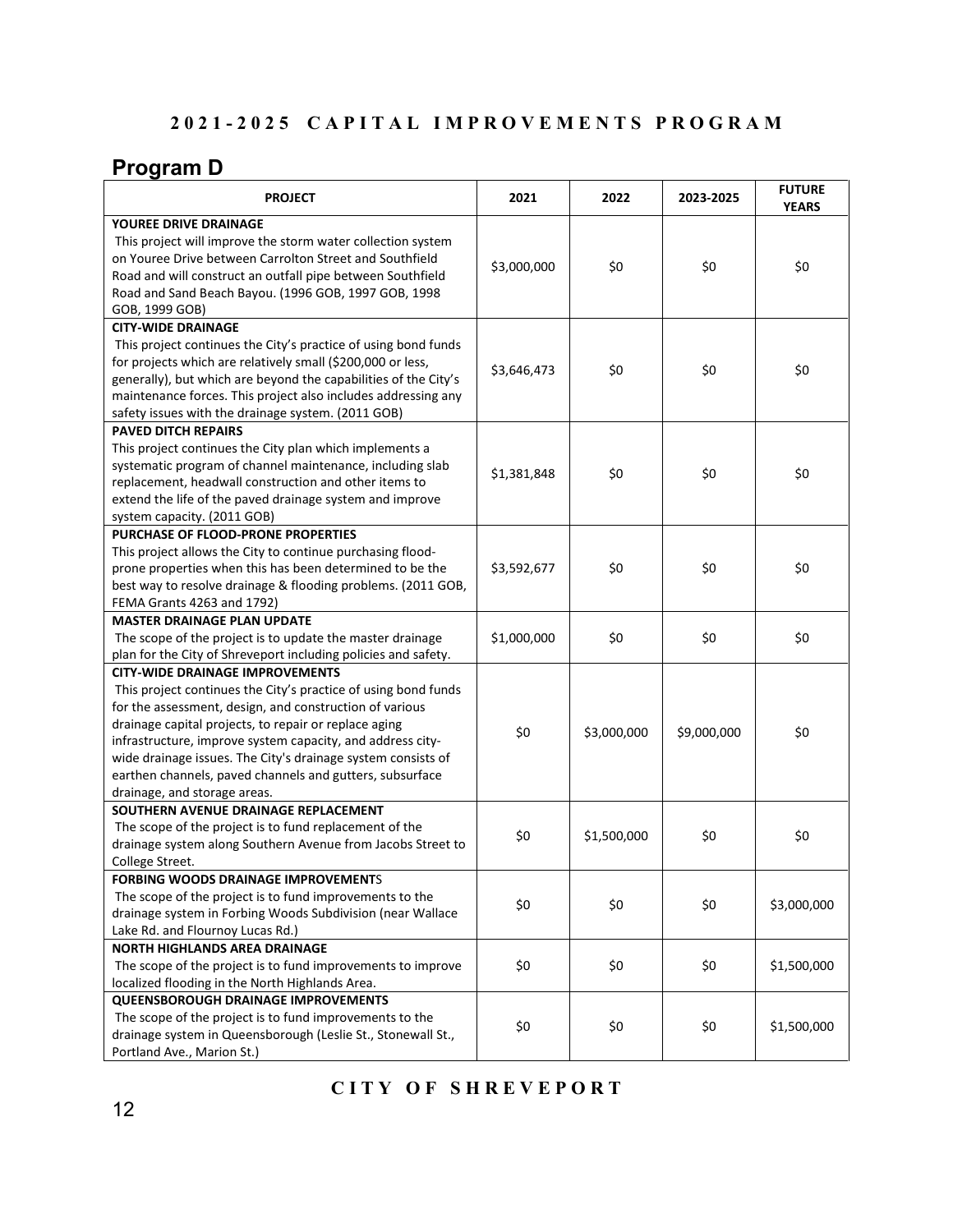# **Program D (continued)**

| <b>PROJECT</b>                                                  | 2021         | 2022        | 2023-2025   | <b>FUTURE YEARS</b> |
|-----------------------------------------------------------------|--------------|-------------|-------------|---------------------|
| <b>EARTHEN DITCH FROM TREVOR DR. TO BERT KOUNS - The</b>        |              |             |             |                     |
| scope of the project is to fund improvements to the earthen     | \$0          | \$0         | \$0         | \$1,500,000         |
| channel from Trevor Drive to Bert Kouns near Cromwell Drive     |              |             |             |                     |
| (Newcastle Area).                                               |              |             |             |                     |
| COOPER ROAD DITCH (MLK DITCH) IMPROVEMENTS - WILLIS             |              |             |             |                     |
| TO McCAIN CREEK - The scope of the project is to fund           | \$0          | \$0         | \$0         | \$9,950,000         |
| improvements to the earthen channel from Willis Street to       |              |             |             |                     |
| McCain Creek.                                                   |              |             |             |                     |
| <b>AIRPORT DITCH IMPROVEMENTS - The scope of the project is</b> |              |             |             |                     |
| to fund improvements to the earthen channel from Valley         | \$0          | \$0         | \$0         | \$1,500,000         |
| View Drive to Brush Bayou.                                      |              |             |             |                     |
| <b>BRUSH BAYOU - MANSFIELD RD. TO WYNGATE BLVD. - The</b>       |              |             |             |                     |
| scope of the project is to fund improvements to the earthen     | \$0          | \$0         | \$0         | \$6,450,000         |
| channel from Mansfield Road to Wyngate Blvd.                    |              |             |             |                     |
| SUMMER GROVE PAVED DITCH REPAIRS - BAIRD RD. TO                 |              |             |             |                     |
| <b>WILLIAMSON WAY - The scope of the project is to fund</b>     | \$0          | \$0         | \$0         | \$6,450,000         |
| improvements to repair the paved channel from Baird Road        |              |             |             |                     |
| to Williamson Way.                                              |              |             |             |                     |
| <b>REDSTONE DITCH IMPROVEMENTS</b> - The scope of the project   |              |             |             |                     |
| is to fund improvements to the earthen channel from Hilry       | \$0          | \$0         | \$0         | \$750,000           |
| Huckaby III Avenue to Downing Street.                           |              |             |             |                     |
| Total:                                                          | \$12,620,998 | \$4,500,000 | \$9,000,000 | \$32,600,000        |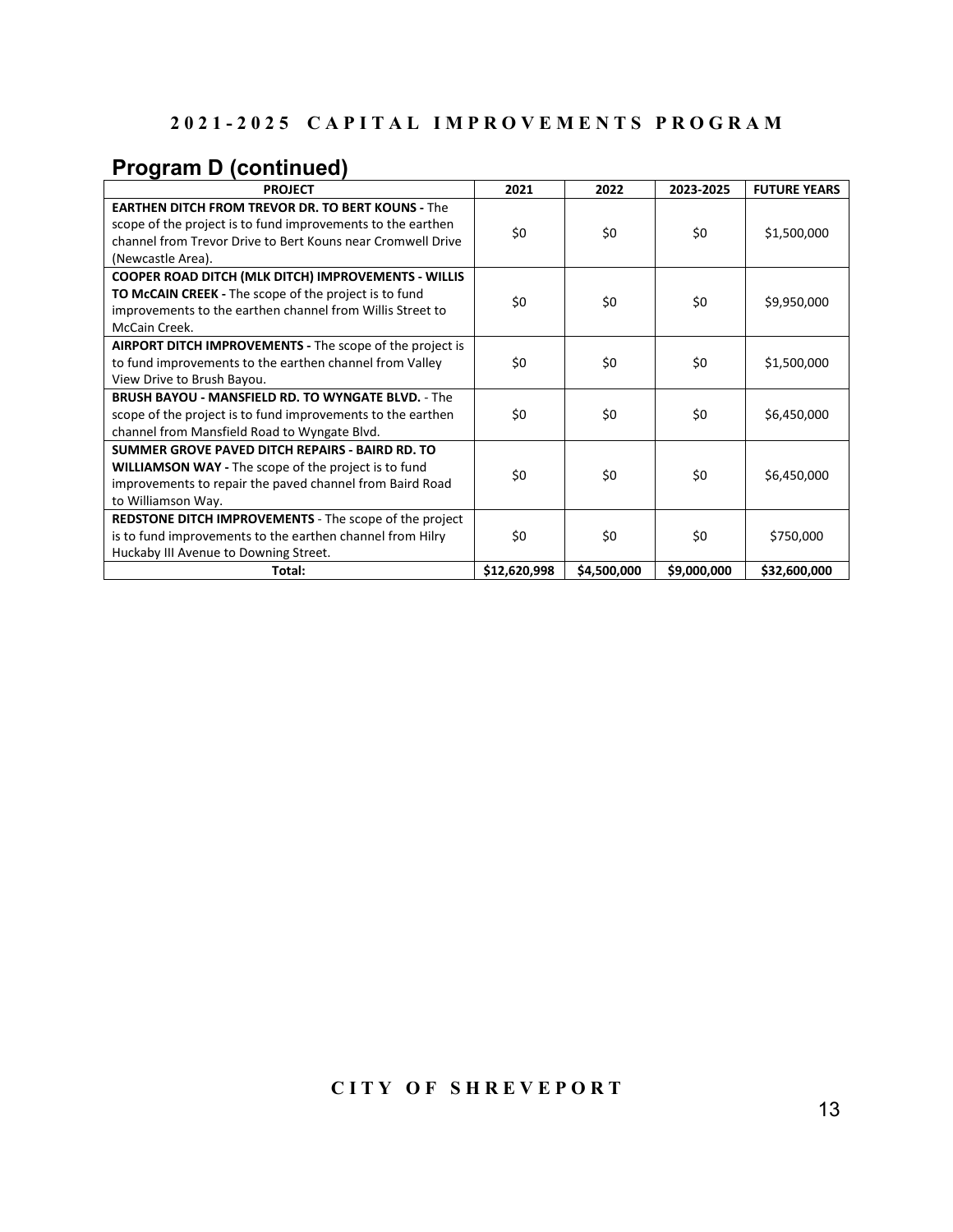#### **Program E**

| <b>PROJECT</b>                                                                                                                                                                                                                                                                                                                                                                                                                                                                                                                                                                                                       | 2021         | 2022 | 2023-25 | <b>FUTURE YEARS</b> |
|----------------------------------------------------------------------------------------------------------------------------------------------------------------------------------------------------------------------------------------------------------------------------------------------------------------------------------------------------------------------------------------------------------------------------------------------------------------------------------------------------------------------------------------------------------------------------------------------------------------------|--------------|------|---------|---------------------|
| <b>Backflow Preventers - Water Distribution System</b><br>This project funds the installation of backflow<br>prevention/detection equipment and other improvements<br>to help the City monitor the water distribution system. This<br>project also supports maintenance of the City's hydraulic<br>water model. (2000 A W&S Revenue Bonds, 2014 A W&S<br>Revenue Bonds, Water & Sewer Revenues, EPA Grant)                                                                                                                                                                                                           | \$4,479,755  | \$0  | \$0     | \$0                 |
| <b>Amiss WTP Improvements</b><br>This project is a major upgrade of the City's Amiss Water<br>Treatment Plant. Work will involve improvements to Plant<br>1 Basins 1-6, improvements to the Plant 2 flocculation and<br>sedimentation basins, new electrical switchgear, an auxiliary<br>power system for the plant, improvements to the high and<br>low service pumps, improvements to the caustic feed<br>systems and maintenance of the spillway and dam. (1993 B<br>W&S Revenue Bonds, 1994 A W&S Revenue Bonds, 2005<br>W&S Revenue Bonds, 2014 A W&S Revenue Bonds, 2010<br>DHH Grant, Water & Sewer Revenues) | \$23,549,555 | \$0  | \$0     | \$0                 |
| Amiss Water Treatment Plant - Plant 2E Rehabilitation;<br>Project consists of repairing and rehabilitating 40 MGD<br>Plant 2E including structural work, equipment repair and<br>replacement, electrical, Supervisory Control and Data<br>Acquisition (SCADA), basin waterproof coatings and other<br>related improvements. Second project consists of New<br>Caustic feed system for Plants 1, 2, and 2E. (2011 GOB -<br>Proposition 1)                                                                                                                                                                             | \$12,200,000 | \$0  | \$0     | \$0                 |
| Twelve Mile Bayou Pump Station - Pumping Improvements<br>Project to replace existing pumps, raw water screens,<br>electrical equipment, controls, SCADA and other related<br>improvements. (2011 GOB - Proposition 1, 2014 GOB -<br>Proposition 1, 2014 B W&S Revenue Bonds, 2015 W&S<br>Revenue Bonds)                                                                                                                                                                                                                                                                                                              | \$10,605,300 | \$0  | \$0     | \$0                 |
| I-49 and LA-3132 Landscaping Interchanges; This project<br>will support design and construction of water main<br>extensions to service irrigation systems at I-49 and LA-3132<br>interchanges in conjunction with the State project. (1994 A<br>W&S Revenue Bonds)                                                                                                                                                                                                                                                                                                                                                   | \$300,000    | \$0  | \$0     | \$0                 |
| <b>Cross Lake Dam Erosion Control</b><br>This project consists of the repair work on the downstream<br>of the Cross Lake Dam Spillway. (2014 B W&S Revenue<br>Bonds)                                                                                                                                                                                                                                                                                                                                                                                                                                                 | \$3,000,000  | \$0  | \$0     | \$0                 |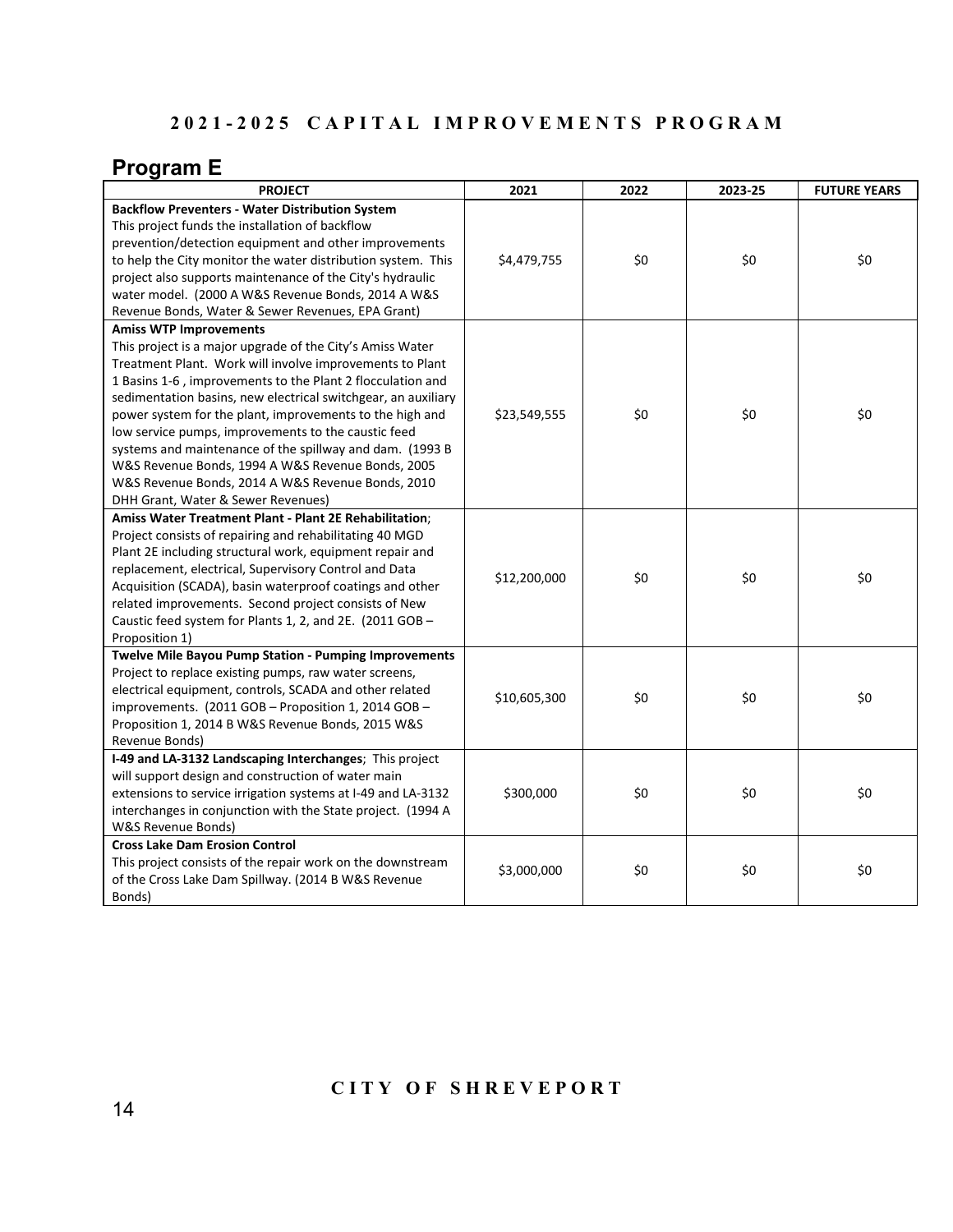# **Program E (continued)**

| <b>PROJECT</b>                                                                                                                                                                                                                                                                                                                                                                                                                                           | 2021          | 2022         | 2023-25       | <b>FUTURE YEARS</b> |
|----------------------------------------------------------------------------------------------------------------------------------------------------------------------------------------------------------------------------------------------------------------------------------------------------------------------------------------------------------------------------------------------------------------------------------------------------------|---------------|--------------|---------------|---------------------|
| Water System Master Plan<br>This project is a Capital Improvements Plan for water<br>treatment and water distribution and will build upon<br>recently completed work as well as previous Master Plans.<br>This project also includes an inventory of the water<br>distribution system assets throughout the City and updates<br>to the current City Geographic Information System (GIS)<br>data features for water assets. (2014 B W&S Revenue<br>Bonds) | \$2,000,000   | \$0          | \$0           | \$0                 |
| <b>Amiss WTP Ozone Design</b><br>This project is the design of an Ozone System Upgrade at<br>the Amiss Water Treatment Facility including new ozone<br>equipment, piping and controls. (2014 B W&S Revenue<br>Bonds)                                                                                                                                                                                                                                     | \$36,500,000  | \$0          | \$0           | \$0                 |
| <b>City-Wide Water Improvements</b><br>This project consists of design and construction for the<br>rehabilitation and replacement of deteriorated and aging,<br>undersized water mains, as well as new mains to serve<br>additional growth Citywide. (2014 A/B W&S Revenue<br>Bonds, 2015 W&S Revenue Bonds, 2017 W&S Revenue<br>Bonds)                                                                                                                  | \$12,720,000  | \$0          | \$0           | \$0                 |
| City-Wide Water Renewal, Replacement, Repair and<br><b>Improvements</b>                                                                                                                                                                                                                                                                                                                                                                                  | \$0           | \$41,000,000 | \$123,000,000 | \$205,000,000       |
| <b>PROGRAM E TOTAL</b>                                                                                                                                                                                                                                                                                                                                                                                                                                   | \$105,354,610 | \$41,000,000 | \$123,000,000 | \$205,000,000       |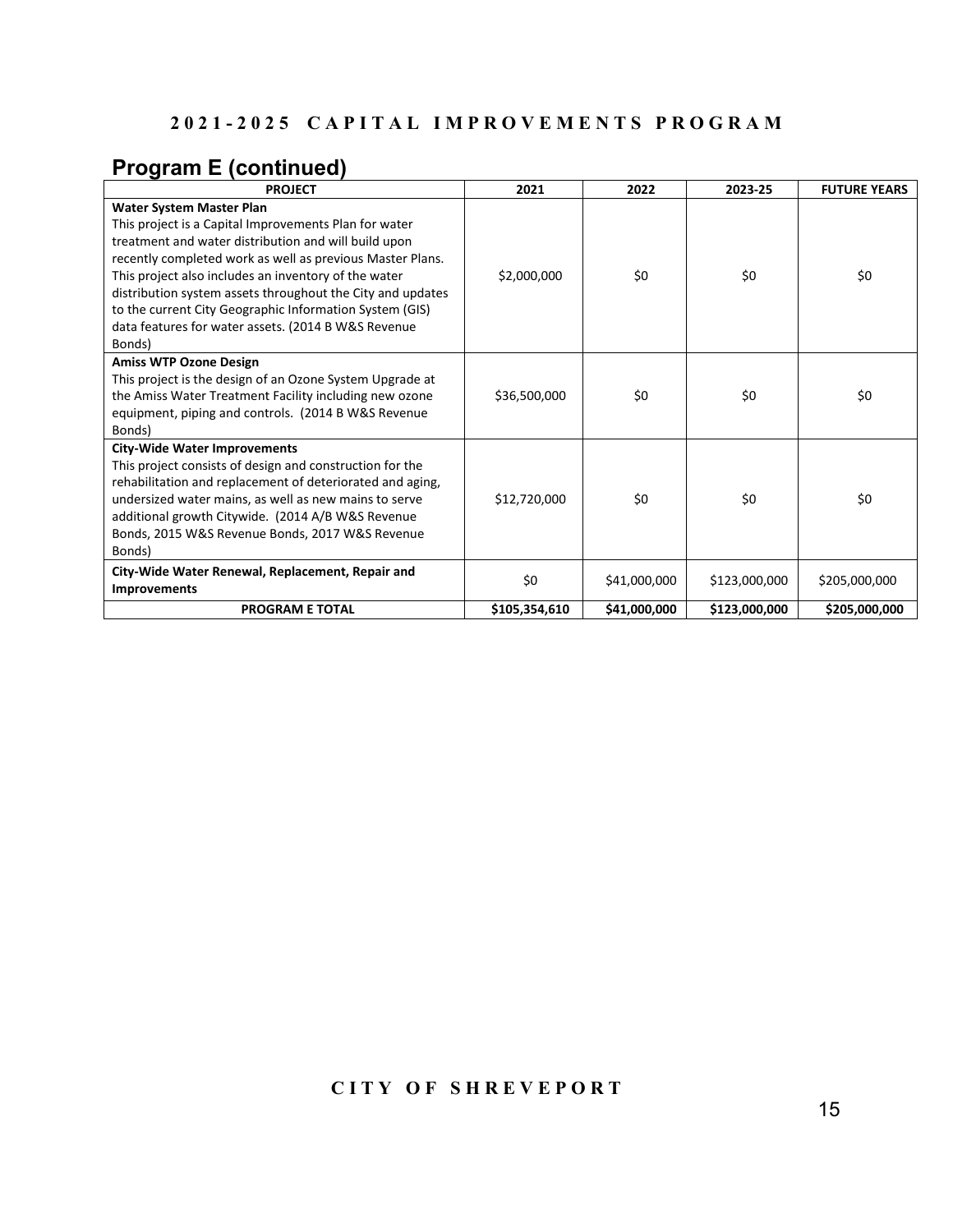# **Program F**

| <b>PROJECT</b>                                     | 2021         | 2022 | 2023-25 | <b>FUTURE YEARS</b> |
|----------------------------------------------------|--------------|------|---------|---------------------|
| <b>Broadmoor Lift Station Improvements</b>         |              |      |         |                     |
| This project is to replace equipment, piping,      |              |      |         |                     |
| valves, controls and SCADA for the existing        |              |      |         |                     |
| Broadmoor Lift Station. The replacement items      |              |      |         |                     |
| include three sewerage pumps and motors,           | \$3,560,000  | \$0  | \$0     | \$0                 |
| magnetic flow meter, bar screen, all required      |              |      |         |                     |
| piping, valves and tie-ins. This project also      |              |      |         |                     |
| includes odor control. (2005 W&S Revenue           |              |      |         |                     |
| Bonds, 2010 DEQ State Revolving Loan Program)      |              |      |         |                     |
| <b>Lucas Lift Station Improvements</b>             |              |      |         |                     |
| This project is to replace equipment, piping,      |              |      |         |                     |
| valves, controls and SCADA for the existing Lucas  |              |      |         |                     |
| Lift Station. The replacement items include        |              |      |         |                     |
| three sewerage pumps and motors, magnetic          | \$5,469,300  | \$0  | \$0     | \$0                 |
| flow meter, bar screen, all required piping,       |              |      |         |                     |
| valves and tie-ins. This project also includes     |              |      |         |                     |
| odor control. (2005 W&S Revenue Bonds, 2010        |              |      |         |                     |
| DEQ State Revolving Loan Program)                  |              |      |         |                     |
| <b>Cross Lake Watershed Sewer Improvements</b>     |              |      |         |                     |
| Project is to inspect and recommend                |              |      |         |                     |
| improvements at lift stations located in the       |              |      |         |                     |
| Cross Lake Watershed. Project is partially         | \$1,915,700  | \$0  | \$0     | \$0                 |
| funded by a grant from EPA. (2005 W&S              |              |      |         |                     |
| Revenue Bonds, EPA Grant, 2010 DEQ State           |              |      |         |                     |
| Revolving Loan Program, 2014 B W&S Revenue         |              |      |         |                     |
| Bonds)                                             |              |      |         |                     |
| <b>SSES and Master Plan Project</b>                |              |      |         |                     |
| The scope of this project is to provide assistance |              |      |         |                     |
| to the City in on-going efforts and negotiations   |              |      |         |                     |
| related to the Consent Decree with the             |              |      |         |                     |
| Environmental Protection Agency (EPA) and the      |              |      |         |                     |
| Department of Justice (DOJ) and complete a         |              |      |         |                     |
| Sanitary Sewer Assessment (formerly titled         |              |      |         |                     |
| Sanitary Sewer System Evaluation Survey) and       | \$49,568,828 | \$0  | \$0     | \$0                 |
| Wastewater Master Plan Program that will meet      |              |      |         |                     |
| the criteria and schedule established from the     |              |      |         |                     |
| negotiations. (2005 W&S Revenue Bonds, 2013        |              |      |         |                     |
| W&S Rev Notes - DEQ, 2011 GOB - Proposition        |              |      |         |                     |
| 1, 2014 B W&S Revenue Bonds, 2015 W&S              |              |      |         |                     |
| Revenue Bonds, 2016 W&S Revenue Bonds,             |              |      |         |                     |
| 2018 W&S Revenue Bonds)                            |              |      |         |                     |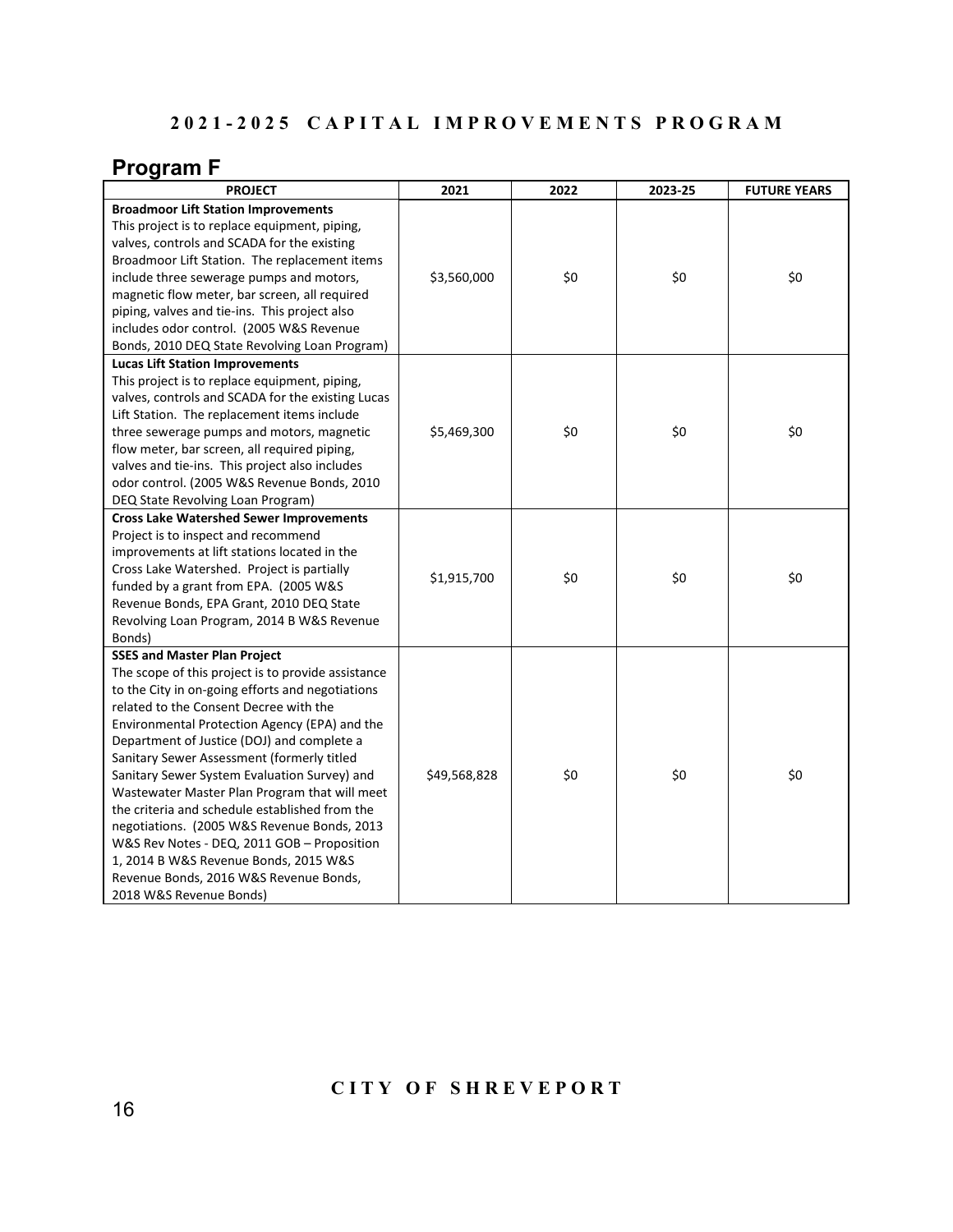#### **Program F (continued)**

| <b>PROJECT</b>                                      | 2021         | 2022 | 2023-25 | <b>FUTURE YEARS</b> |
|-----------------------------------------------------|--------------|------|---------|---------------------|
| Broadmoor Sewer Outfall 48" Sewer Main              |              |      |         |                     |
| <b>Rehabilitation</b>                               |              |      |         |                     |
| The scope of this project is for rehabilitation of  | \$5,231,872  | \$0  | \$0     | \$0                 |
| the Broadmoor Sewer Outfall. (2011 GOB -            |              |      |         |                     |
| Proposition 1, 2014 GOB - Proposition 1)            |              |      |         |                     |
| <b>Cedar Grove Trunk Main Repair</b>                |              |      |         |                     |
| The scope of this project is for rehabilitation of  |              | \$0  |         | \$0                 |
| the Cedar Grove Trunk Main. (2011 GOB -             | \$6,253,600  |      | \$0     |                     |
| Proposition 1, 2014 GOB - Proposition 1)            |              |      |         |                     |
| <b>Wallace Force Main Replacement</b>               |              |      |         |                     |
| The scope of this project is for rehabilitation and |              |      |         |                     |
| replacement of portions of the Wallace Force        | \$8,423,400  | \$0  | \$0     | \$0                 |
| Main. (2011 GOB - Proposition 1, 2014 GOB -         |              |      |         |                     |
| Proposition 1, 2016 W&S Revenue Bonds)              |              |      |         |                     |
| <b>Stoner Force Main Replacement</b>                |              |      |         |                     |
| The scope of this project is for the rehabilitation |              |      |         |                     |
| and replacement of portions of the Stoner Force     | \$9,600,000  | \$0  | \$0     | \$0                 |
| Main. (2011 GOB - Proposition 1, 2014 GOB -         |              |      |         |                     |
| Proposition 1, 2016 W&S Revenue Bonds)              |              |      |         |                     |
| <b>Lucas and North Regional WWTP</b>                |              |      |         |                     |
| Improvements                                        |              |      |         |                     |
| The scope of this project is for miscellaneous      |              |      |         |                     |
| improvements at the Lucas and North Regional        | \$18,897,728 | \$0  | \$0     | \$0                 |
| Wastewater Treatment Plants. (2011 GOB -            |              |      |         |                     |
| Proposition 1, 2014 GOB - Proposition 1, 2014 B     |              |      |         |                     |
| W&S Revenue Bonds, 2015 W&S Revenue                 |              |      |         |                     |
| Bonds)                                              |              |      |         |                     |
| <b>Citywide Sewer Rehabilitation</b>                |              |      |         |                     |
| The scope of this project is for sewer system       |              |      |         |                     |
| improvements City Wide. Project will also           |              |      |         |                     |
| include overall Program Management and              |              |      |         |                     |
| equipment/services related to the Consent           | \$74,903,605 | \$0  | \$0     | \$0                 |
| Decree effort. (2011 GOB - Proposition 1, 2014      |              |      |         |                     |
| GOB - Proposition 1, 2014 B W&S Revenue             |              |      |         |                     |
| Bonds, 2014 C W&S Revenue Bonds, 2015 W&S           |              |      |         |                     |
| Revenue Bonds, 2016 W&S Revenue Bonds,              |              |      |         |                     |
| 2018 W&S Revenue Bonds)                             |              |      |         |                     |
| <b>City-Wide Lift Station Rehabilitation</b>        |              |      |         |                     |
| The scope of this project is for rehabilitation of  |              |      |         |                     |
| select lift stations throughout the City. (2011)    | \$8,844,000  | \$0  | \$0     | \$0                 |
| GOB - Proposition 1, 2014 GOB - Proposition 1,      |              |      |         |                     |
| 2014 B W&S Revenue Bonds, 2015 W&S                  |              |      |         |                     |
| Revenue Bonds, 2018 W&S Revenue Bonds)              |              |      |         |                     |
| <b>Cedar Grove Force Main Replacement</b>           |              |      |         |                     |
| The scope of this project is for the rehabilitation | \$4,000,000  | \$0  | \$0     | \$0                 |
| and replacement of portions of the Cedar Grove      |              |      |         |                     |
| Force Main. (2014 GOB - Proposition 1)              |              |      |         |                     |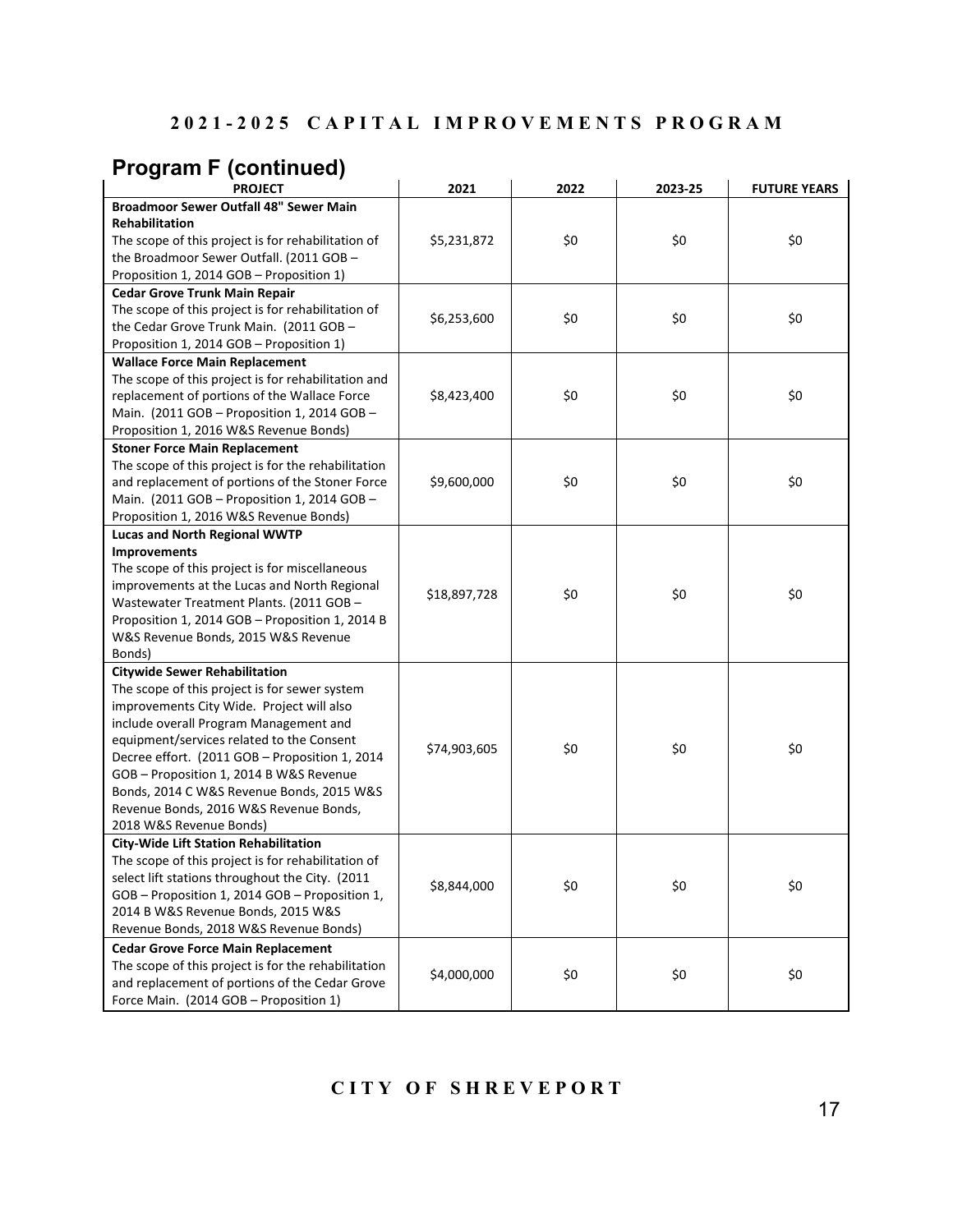# **Program F (continued)**

| <b>PROJECT</b>                                        | 2021         | 2022 | 2023-25 | <b>FUTURE YEARS</b> |  |
|-------------------------------------------------------|--------------|------|---------|---------------------|--|
| <b>Huntington Lift Station</b>                        |              |      |         |                     |  |
| This project is to replace and upgrade the            |              |      |         |                     |  |
| existing equipment, electrical and controls for       |              |      |         |                     |  |
| the Huntington Lift Station. This project will also   |              |      |         |                     |  |
| include, amongst other upgrades and                   |              |      |         |                     |  |
| modifications, adjustment to grade and                | \$1,000,000  | \$0  | \$0     | \$0                 |  |
| structures at the Lift Station based on FEMA          |              |      |         |                     |  |
| flood maps, installing a new driveway from            |              |      |         |                     |  |
| Shreve Parkway, fence modifications, installing       |              |      |         |                     |  |
| new gates, repairs and cleanup to the existing        |              |      |         |                     |  |
| levee and pond structure. (2014 GOB -                 |              |      |         |                     |  |
| Proposition 1)                                        |              |      |         |                     |  |
| Southern Hills Interceptor                            |              |      |         |                     |  |
| The scope of this project is for the rehabilitation   | \$2,000,000  | \$0  | \$0     | \$0                 |  |
| and replacement of portions of the Southern           |              |      |         |                     |  |
| Hills Interceptor. (2014 GOB - Proposition 1)         |              |      |         |                     |  |
| <b>Wallace Interceptor</b>                            |              |      |         |                     |  |
| The scope of this project is for the rehabilitation   | \$5,250,000  | \$0  | \$0     | \$0                 |  |
| and replacement of portions of the Wallace            |              |      |         |                     |  |
| Interceptor. (2014 GOB - Proposition 1)               |              |      |         |                     |  |
| <b>West S'port Lift Station</b>                       |              |      |         |                     |  |
| This project is to design the replacement and         |              |      |         |                     |  |
| upgrade of existing equipment, electrical and         |              |      |         |                     |  |
| controls for the West Shreveport Lift Station.        |              |      |         |                     |  |
| This project will also include adjustment to          |              |      |         |                     |  |
| grade and structures at the lift station based on     | \$1,000,000  | \$0  | \$0     | \$0                 |  |
| FEMA flood maps, driveway replacement at the          |              |      |         |                     |  |
| Lift Station and around the pond, fence and gate      |              |      |         |                     |  |
| replacement, repairs and cleanup to the existing      |              |      |         |                     |  |
| levee and pond structure. This project will           |              |      |         |                     |  |
| install a new access road to the station. (2014       |              |      |         |                     |  |
| GOB - Proposition 1)                                  |              |      |         |                     |  |
| <b>W&amp;S Field Operations Facility Improvements</b> |              |      |         |                     |  |
| This project includes the purchase of property,       |              |      |         |                     |  |
| engineering services for a plan study and             |              |      |         |                     |  |
| design/construction of a new facility and facility    | \$15,500,000 | \$0  | \$0     | \$0                 |  |
| upgrades to accommodate a Field Operations            |              |      |         |                     |  |
| and W&S Administration offices. (2014 B W&S           |              |      |         |                     |  |
| Revenue Bonds)                                        |              |      |         |                     |  |
| <b>City-Wide Capacity Improvements</b>                |              |      |         |                     |  |
| This project consists of the capacity upgrades        |              |      |         |                     |  |
| and replacement for City-wide deteriorated and        | \$9,000,000  | \$0  | \$0     | \$0                 |  |
| aging sewer infrastructure and supports design        |              |      |         |                     |  |
| and construction in consideration of the              |              |      |         |                     |  |
| hydraulic model. (2016 W&S Revenue Bonds)             |              |      |         |                     |  |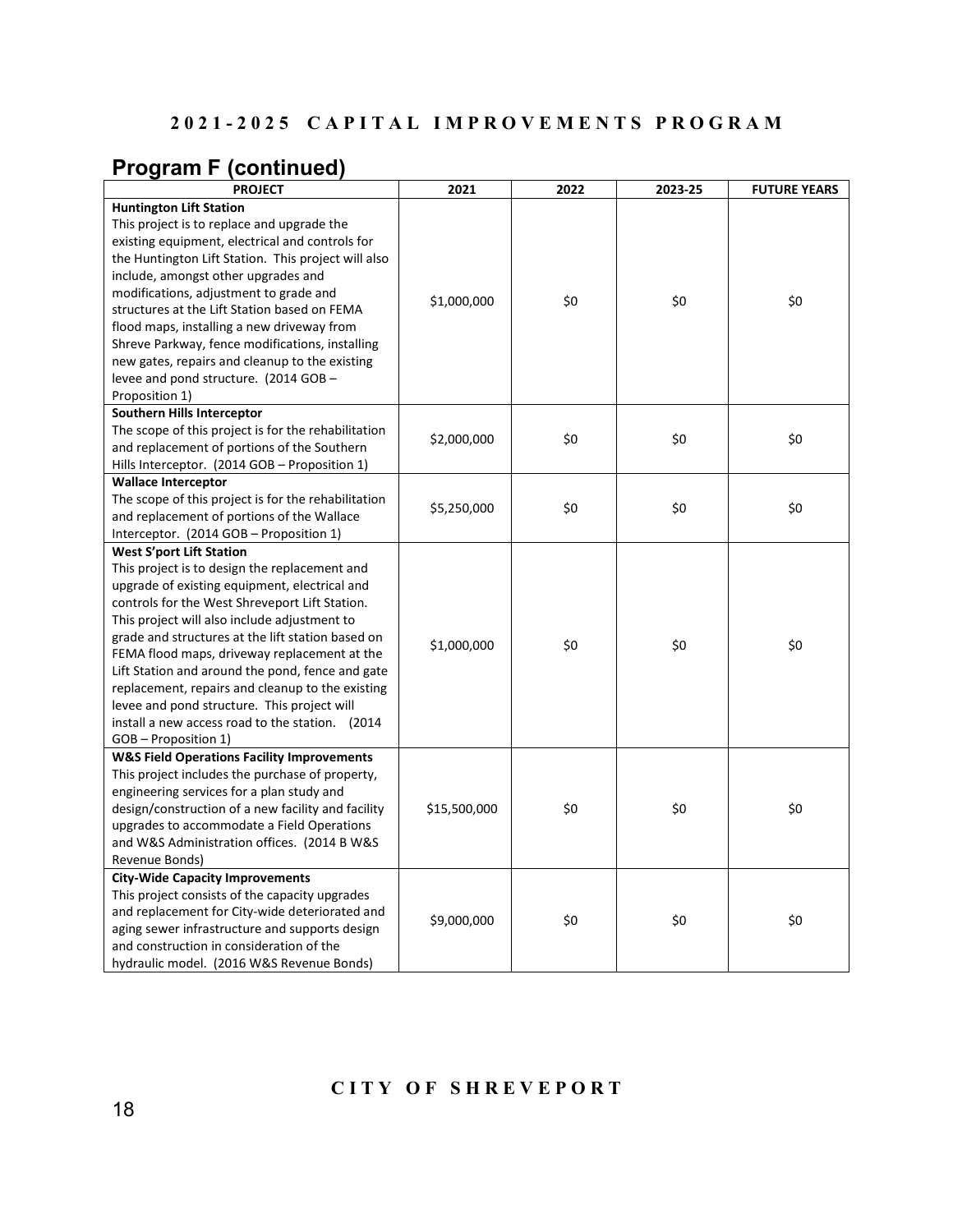# **Program F (continued)**

| <b>PROJECT</b>                                   | 2021<br>2022  |     | 2023-25 | <b>FUTURE YEARS</b> |  |
|--------------------------------------------------|---------------|-----|---------|---------------------|--|
| Sanitary Sewer Assessment - Phase I              |               |     |         |                     |  |
| This project consists of design and construction |               |     |         |                     |  |
| for the rehabilitation and replacement of        |               |     |         |                     |  |
| deteriorated and aging, undersized sewer mains   |               |     |         |                     |  |
| and manholes as identified in Sanitary Sewer     | \$209,763,990 | \$0 | \$0     | \$0                 |  |
| Assessment - Phase I. (2014 B W&S Revenue        |               |     |         |                     |  |
| Bonds, 2014 C W&S Revenue Bonds, 2015 W&S        |               |     |         |                     |  |
| Revenue Bonds, 2016 DEQ SRF, 2016 W&S            |               |     |         |                     |  |
| Revenue Bonds, 2017 W&S Revenue Bonds)           |               |     |         |                     |  |
| <b>Sanitary Sewer Assessment - Phase II</b>      |               |     |         |                     |  |
| This project consists of design and construction |               |     |         |                     |  |
| for the rehabilitation and replacement of        |               |     |         |                     |  |
| deteriorated and aging, undersized sewer mains   | \$137,836,254 | \$0 | \$0     | \$0                 |  |
| and manholes as identified in Sanitary Sewer     |               |     |         |                     |  |
| Assessment - Phase II. (2015 W&S Revenue         |               |     |         |                     |  |
| Bonds, 2016 W&S Revenue Bonds, 2017 W&S          |               |     |         |                     |  |
| Revenue Bonds)                                   |               |     |         |                     |  |
| Sanitary Sewer Assessment - Phase III            |               |     |         |                     |  |
| This project consists of design and construction |               |     |         |                     |  |
| for the rehabilitation and replacement of        |               |     |         |                     |  |
| deteriorated and aging, undersized sewer mains   | \$21,872,059  | \$0 | \$0     | \$0                 |  |
| and manholes as identified in Sanitary Sewer     |               |     |         |                     |  |
| Assessment - Phase III. (2016 W&S Revenue        |               |     |         |                     |  |
| Bonds, 2018 W&S Revenue Bonds)                   |               |     |         |                     |  |
| Lucien Fields Regional Lift Station              |               |     |         |                     |  |
| To expand the capacity of the lift station at    |               |     |         |                     |  |
| Lucien Fields Subdivision so that it can be used |               |     | \$0     |                     |  |
| for collection and conveyance of sewage from     | \$142,120     | \$0 |         | \$0                 |  |
| other developments in the region (2018 W&S       |               |     |         |                     |  |
| Revenue Bonds)                                   |               |     |         |                     |  |
| <b>Sludge Farm Facility Improvements</b>         |               |     |         |                     |  |
| The project is to Design the necessary           |               |     |         |                     |  |
| improvements for the sludge processing plant.    |               |     |         |                     |  |
| Large processing equipment is in need of         |               |     |         |                     |  |
| repair/replacement, and the plant's              | \$2,000,000   | \$0 | \$0     | \$0                 |  |
| piping/conveyors need to be properly sized to    |               |     |         |                     |  |
| handle the load and capacity for the belt        |               |     |         |                     |  |
| presses. Other small improvement will also       |               |     |         |                     |  |
| improve efficiency. (2018 W&S Rev Bonds)         |               |     |         |                     |  |
| Sanitary Sewer Assessment - Phase IV             |               |     |         |                     |  |
| This project consists of design and construction |               |     |         |                     |  |
| for the rehabilitation and replacement of        |               |     |         |                     |  |
| deteriorated and aging, undersized sewer mains   | \$5,000,000   | \$0 | \$0     | \$0                 |  |
| and manholes as identified in Sanitary Sewer     |               |     |         |                     |  |
| Assessment - Phase IV. (Listed in order of       |               |     |         |                     |  |
| priority) (2018, 2019 W&S Revenue Bonds)         |               |     |         |                     |  |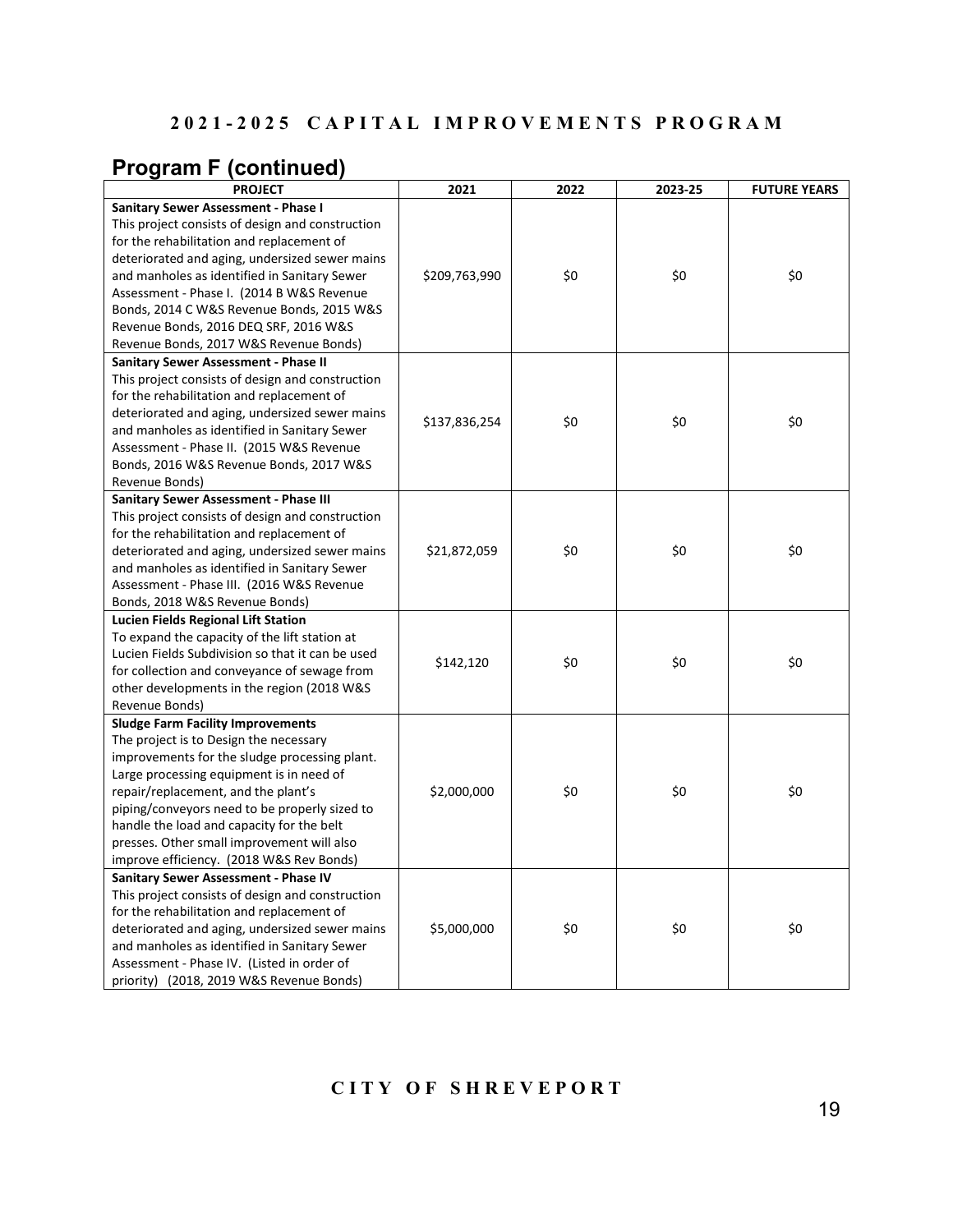# **Program F (continued)**

| <b>PROJECT</b>                                                                                                                                                                                                                                                                                                                                                                                                                                                                          | 2021          | 2022                | 2023-25                        | <b>FUTURE YEARS</b>  |
|-----------------------------------------------------------------------------------------------------------------------------------------------------------------------------------------------------------------------------------------------------------------------------------------------------------------------------------------------------------------------------------------------------------------------------------------------------------------------------------------|---------------|---------------------|--------------------------------|----------------------|
| <b>City Wide Sewer Infrastructure</b><br>Engineering design and construction of multiple<br>projects including repairs, rehabilitation, and/or<br>replacement of failing critical sewer<br>infrastructure city wide. As determined by 2020<br>Priority of Critical Infrastructure Analysis report<br>by the Program Management Consultant and<br>City of Shreveport. Including support services<br>needed to manage Critical Infrastructure<br>Projects. (2018, 2019 W&S Revenue Bonds) | \$100,000,000 | \$0                 | \$0                            | \$0                  |
| City-Wide Sewer Renewal, Replacement, Repair<br>and Improvements<br>This project would be the annual work needed<br>to keep a reliable utility system.<br><b>Phase 3 Consent Decree RMP</b><br>This project will make the improvements needed                                                                                                                                                                                                                                           | \$0<br>\$0    | \$57,200,000<br>\$0 | \$171,600,000<br>\$200,000,000 | \$296,000,000<br>\$0 |
| in Phase 3 of the Consent Decree.                                                                                                                                                                                                                                                                                                                                                                                                                                                       |               |                     |                                |                      |
| TOTAL                                                                                                                                                                                                                                                                                                                                                                                                                                                                                   | \$707,032,456 | \$57,200,000        | \$371,600,000                  | \$296,000,000        |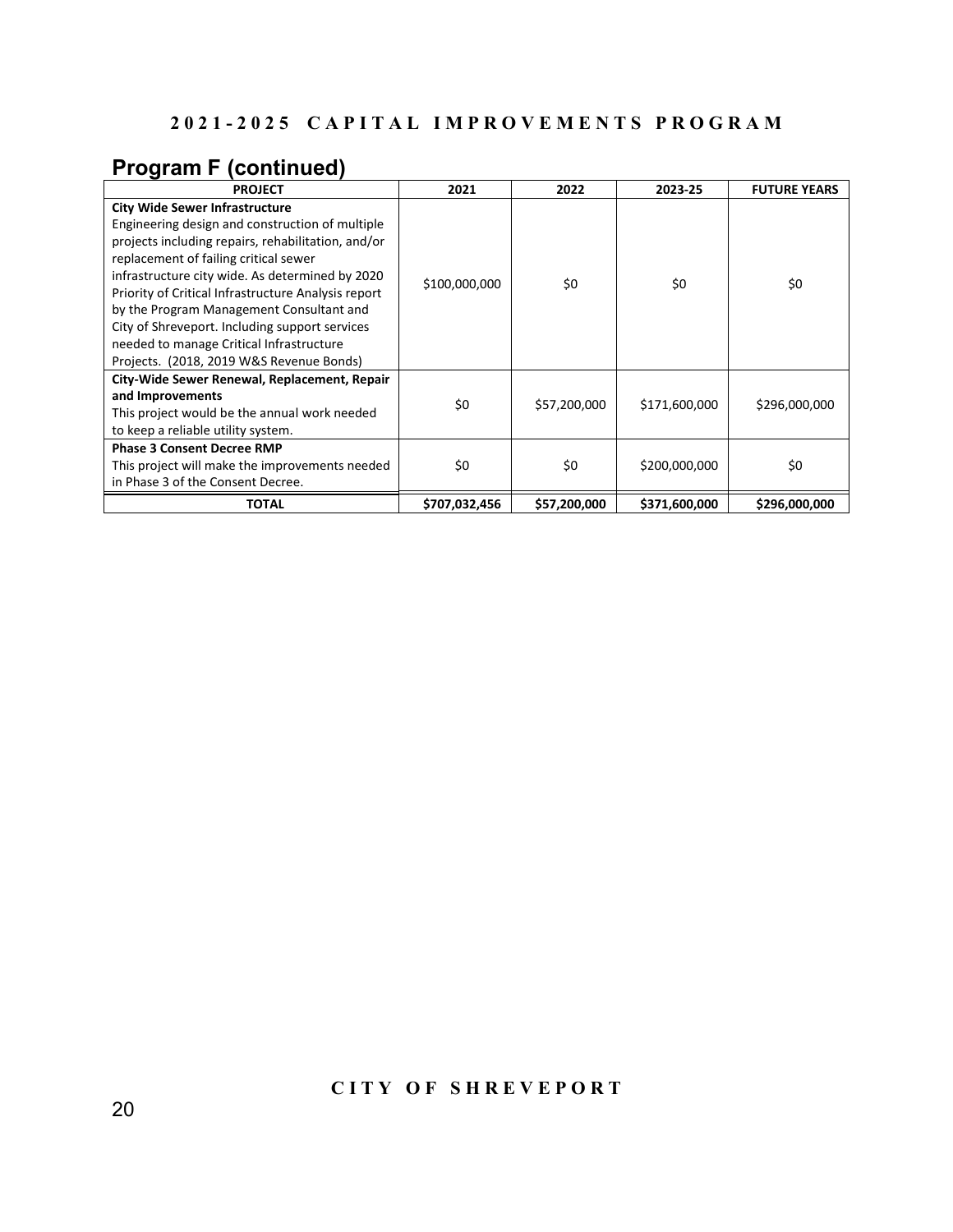# **Program G**

| <b>PROJECT</b>                                                                                                                                                                                                                                                                                                                                       | 2021        | 2022        | 2023-2025   | <b>FUTURE YEARS</b> |
|------------------------------------------------------------------------------------------------------------------------------------------------------------------------------------------------------------------------------------------------------------------------------------------------------------------------------------------------------|-------------|-------------|-------------|---------------------|
| <b>TRAFFIC SIGNAL SYSTEM IMPROVEMENTS</b><br>This project involves improvements to the City's<br>computerized traffic signal system which meets today's<br>standards for centrally-controlled intelligent transportation<br>systems. (1990 GOB, 1993 GOB, 1998 GOB, 2003 GOB)                                                                        | \$7,500,300 | \$0         | \$0         | \$0                 |
| <b>PHASE I Signal Rehabilitation</b><br>Rehabilitation of signals along Jewella Avenue. Installation of<br>Fiber optic communication along entire route. Connection to<br>existing fiber at I-20. Back-up power generators, ITS<br>equipment installation, and emergency-vehicle preemption.                                                         | \$0         | \$3,800,000 | \$0         | \$0                 |
| <b>PHASE II Signal Rehabilitation</b><br>Rehabilitation of signals along Hollywood<br>Avenue/Pierremont/Southfield. Installation of fiber-optic<br>communication along route with connections at 3132/I-20<br>Interchange, Jewella, and Youree Drive. Back-up power<br>generators, ITS equipment installation, and emergency-<br>vehicle preemption. | \$0         | \$0         | \$3,200,000 | \$0                 |
| PHASE III Signal Rehabilitation<br>Rehabilitation of signals along Line Avenue from 70th Street<br>to I-20. Installation of fiber-optic communication along route<br>with connections at Youree, Jewella, and I-20. Back-up power<br>generators, ITS equipment installation, and emergency-<br>vehicle preemption.                                   | \$0         | \$0         | \$0         | \$2,600,000         |
| <b>Phase IV Signal Rehabilitation</b><br>Rehabilitation of signals along Lakeshore Drive. Installation<br>of fiber-optic communication along route. . Connection to<br>existing fiber at I-20 and I-220. Back-up power generators, ITS<br>equipment installation, and emergency-vehicle preemption.                                                  | \$0         | \$0         | \$0         | \$1,800,000         |
| Traffic Control Signal at Southern Loop and Wallace Lake<br>Road<br>Installation of a new traffic control signal at Southern Loop<br>and Wallace Lake Road.                                                                                                                                                                                          | \$125,000   | \$0         | \$0         | \$0                 |
| <b>TOTAL</b>                                                                                                                                                                                                                                                                                                                                         | \$7,625,300 | \$3,800,000 | \$3,200,000 | \$4,400,000         |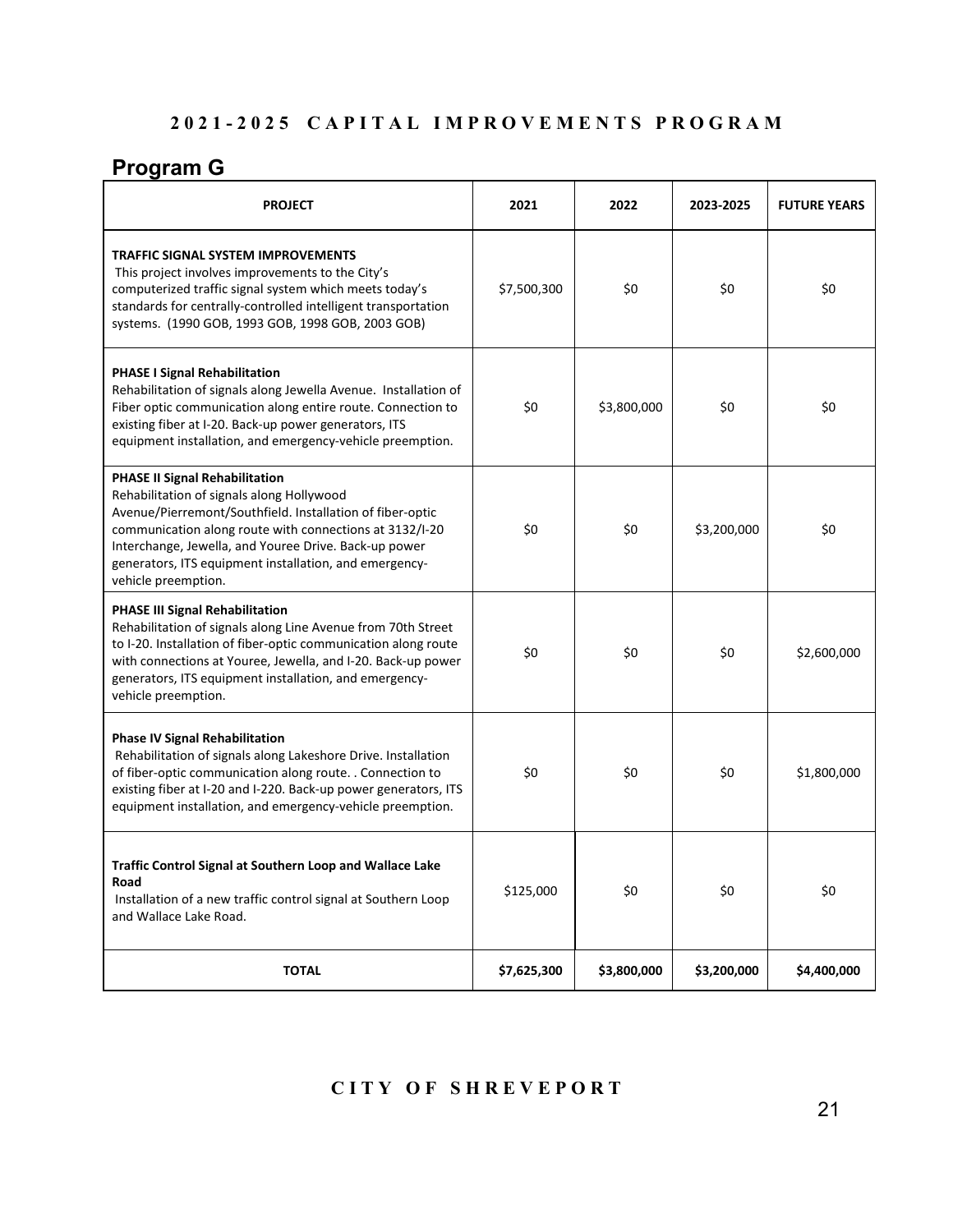# **Program H**

| <b>PROJECT</b>                                                                                                                                                                                                                                            | 2021         | 2022 | 2023-2025   | <b>FUTURE YEARS</b> |
|-----------------------------------------------------------------------------------------------------------------------------------------------------------------------------------------------------------------------------------------------------------|--------------|------|-------------|---------------------|
| Airfield Drainage Repair (H13003)<br>Description: This project is to provide<br>drainage improvements at Shreveport<br>Regional Airport.<br>Funding: FAA & LADOTD                                                                                         | \$5,750,000  | \$0  | \$0         | \$0                 |
| Jet Bridge Program (H16002)<br>Description: This project is to replace<br>and refurbish up to three jet bridges at<br>Shreveport Regional Airport.<br><b>Funding Source: SAA</b>                                                                          | \$1,100,000  | \$0  | \$0         | \$0                 |
| <b>Check Point Consolidation (H16003)</b><br>Description: This project is to reduce the<br>number of checkpoints at Shreveport<br>Regional Airport from two to one.<br>Funding Source: SAA                                                                | \$800,000    | \$0  | \$0         | \$0                 |
| Ext. Runway 6/24 & Taxiway C-SHV<br>(H16007)<br>Description: This project funds design<br>and construction of the extension of<br>Runway 6 and Taxiway C at Shreveport<br>Regional Airport.<br>Funds: FAA & LADOTD                                        | \$13,350,000 | \$0  | \$0         | \$0                 |
| ATC-Relocation-SHV (H17003)<br>Description: This project funds design<br>and construction of relocating the Air<br>Traffic Control Tower at Shreveport<br>Regional Airport.<br>Funds: FAA & LADOTD & SAA                                                  | \$800,000    | \$0  | \$8,000,000 | \$0                 |
| <b>Terminal and Concourse Modernization</b><br>(H17004)<br>Description: This project funds design<br>and construction of terminal and<br>concourse modernization improvements<br>at Shreveport Regional Airport.<br>Funds: SAA                            | \$2,175,000  | \$0  | \$300,000   | \$50,100,000        |
| <b>Security Enhancements Phase II</b><br>(17H013)<br>Description: The project will consist of<br>an overall system-wide assessment to<br>identify potential enhancements and<br>upgrades needed at Shreveport Regional<br>Airport.<br>Funds: FAA & LADOTD | \$2,700,000  | \$0  | \$0         | \$0                 |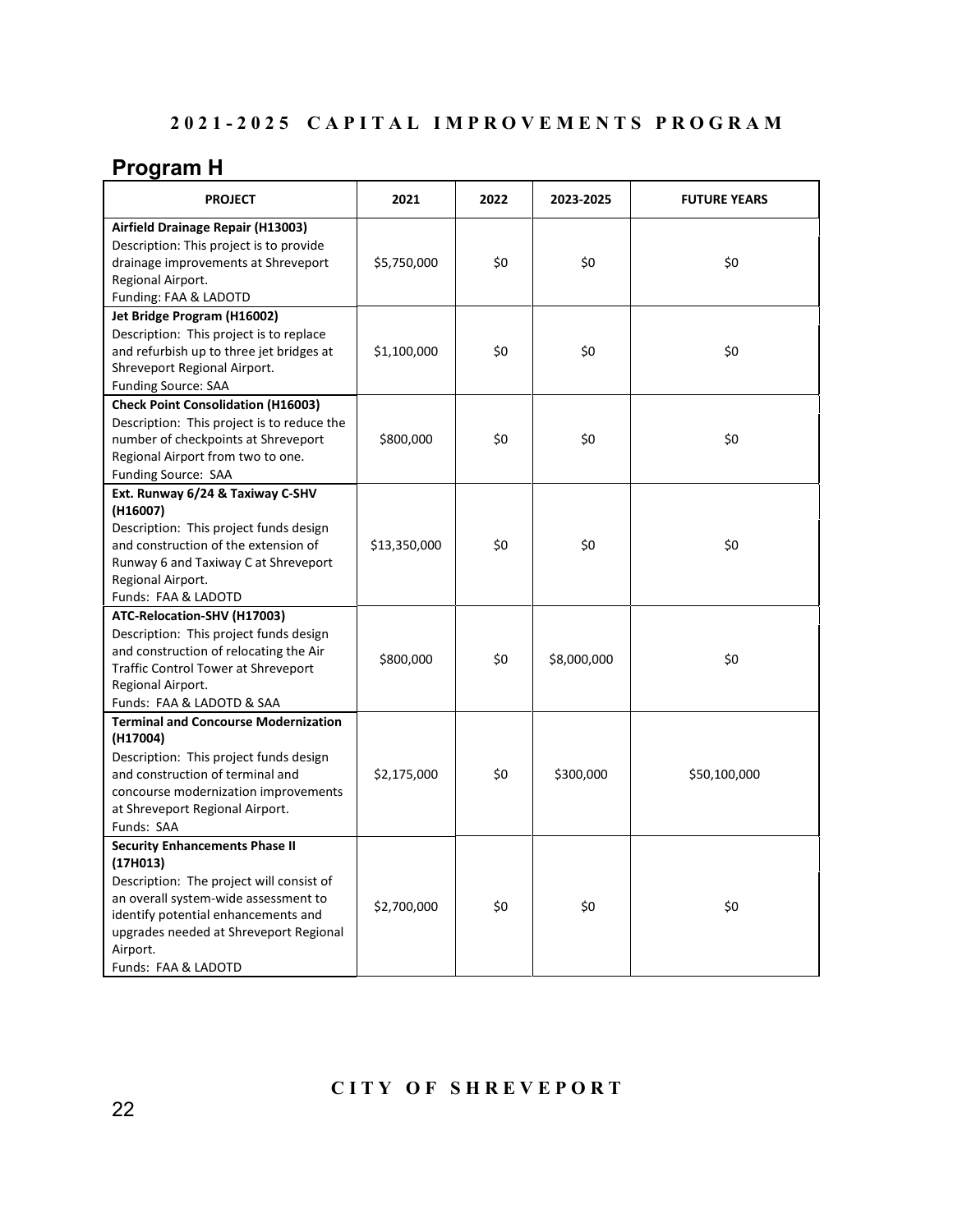## **Program H (continued)**

| <b>PROJECT</b>                                                                 | 2021        | 2022 | 2023-2025 | <b>FUTURE YEARS</b> |
|--------------------------------------------------------------------------------|-------------|------|-----------|---------------------|
| RW 14-32 Rehab & TW G, P, H, R-                                                |             |      |           |                     |
| <b>Construction</b>                                                            |             |      |           |                     |
| Description: This project will replace                                         | \$2,500,000 | \$0  | \$0       | \$0                 |
| current pavement with new asphalt to                                           |             |      |           |                     |
| eliminate cracks in DTN primary runway                                         |             |      |           |                     |
| <b>Obstruction Mitigation- Runway 32 DTN</b>                                   |             |      |           |                     |
| (15H002)                                                                       |             |      |           |                     |
| Description: This project will remove                                          | \$400,000   | \$0  | \$0       | \$0                 |
| obstructions from the Runway 32                                                |             |      |           |                     |
| approach area at Downtown Airport.                                             |             |      |           |                     |
| Funding: LADOTD                                                                |             |      |           |                     |
| Runway 5/23 Extension (H17007)                                                 |             |      |           |                     |
| Description: This project will accomplish                                      |             |      |           |                     |
| the widening and extension of Runway                                           |             |      |           |                     |
| 5/23. The extension will enable larger                                         |             |      |           |                     |
| aircraft to access the airport and provide                                     |             |      |           |                     |
| increased traffic and economic well-                                           | \$9,515,000 | \$0  | \$0       | \$0                 |
| being at the airport. This project includes                                    |             |      |           |                     |
| environmental, design, and construction                                        |             |      |           |                     |
| and will be phased over multiple years at<br>Downtown Airport.                 |             |      |           |                     |
| Funding Source: FAA & LADOTD                                                   |             |      |           |                     |
| <b>Security Fencing (17H008)</b>                                               |             |      |           |                     |
| Description this project is to upgrade the                                     |             |      |           |                     |
| fence from 4' to 8' along airport                                              | \$120,000   | \$0  | \$0       | \$0                 |
| perimeter at Downtown Airport.                                                 |             |      |           |                     |
| Funding Source: LADOTD                                                         |             |      |           |                     |
| Rehabilitate Northwest Ramp (17H010)                                           |             |      |           |                     |
| Description: This project will provide for                                     |             |      |           |                     |
| a new landing option on the Red River.                                         |             |      |           |                     |
| The north property would be altered to                                         |             |      |           |                     |
| provide for a waterway taxi area,                                              |             |      |           |                     |
| relocate the roadway to accommodate                                            | \$400,000   | \$0  | \$0       | \$0                 |
| aircraft parking for aircraft on floats. This                                  |             |      |           |                     |
| will be the second water landing area in                                       |             |      |           |                     |
| the Southwest Region Nation Plan of                                            |             |      |           |                     |
| Integrated Airport Systems (NPIAS) at                                          |             |      |           |                     |
| Downtown Airport.                                                              |             |      |           |                     |
| Funding Source: LADOTD                                                         |             |      |           |                     |
| DTN Airport Army Reserve Bldg.                                                 |             |      |           |                     |
| Renovation (17H014)                                                            |             |      |           |                     |
| Description: This project will allow for<br>the growth of SUSLA's Airframe and | \$1,200,000 | \$0  | \$0       | \$0                 |
| Power Plan Program at the Downtown                                             |             |      |           |                     |
| Airport.                                                                       |             |      |           |                     |
| Funding Source: SAA & Other Funding                                            |             |      |           |                     |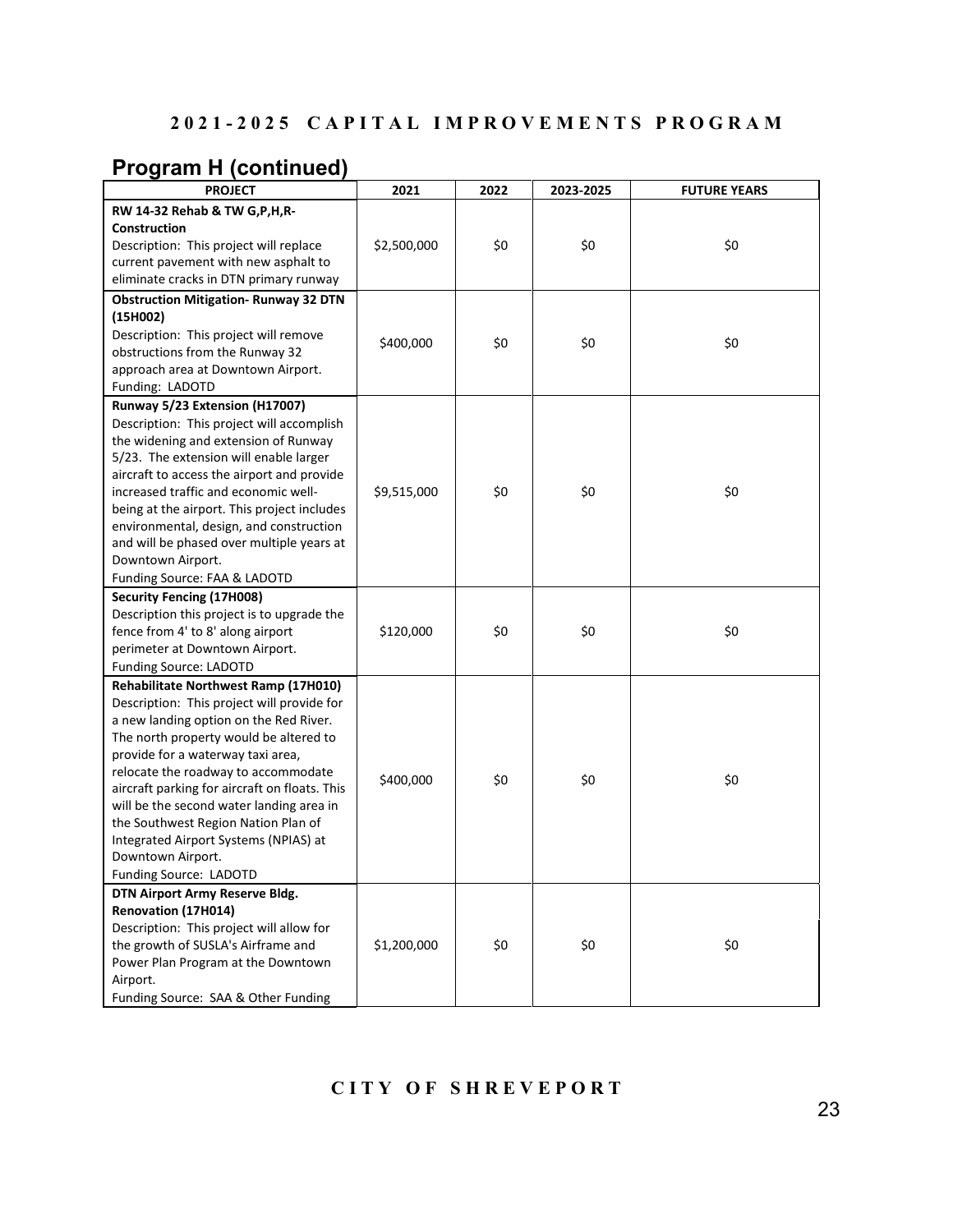| <b>PROJECT</b>                                                               | 2021        | 2022 | 2023-2025 | <b>FUTURE YEARS</b> |
|------------------------------------------------------------------------------|-------------|------|-----------|---------------------|
| Runway 14/32 Rehabilitation-DTN                                              |             |      |           |                     |
| (H18001)                                                                     |             |      |           |                     |
| Description: This project will replace                                       |             |      |           |                     |
| current pavement with new asphalt to                                         | \$5,550,000 | \$0  | \$0       | \$0                 |
| eliminate cracks and holes on the                                            |             |      |           |                     |
| primary runway at the Downtown                                               |             |      |           |                     |
| Airport.                                                                     |             |      |           |                     |
| Funding Source: FAA & LADOTD                                                 |             |      |           |                     |
| Noise Land Reuse Plan(18003)                                                 |             |      |           |                     |
| Description: This project is to develop a                                    |             |      |           |                     |
| land development strategy for real estate                                    | \$460,000   | \$0  | \$0       | \$0                 |
| owned by the Shreveport Airport                                              |             |      |           |                     |
| Authority                                                                    |             |      |           |                     |
| T-hangar 10 set (Design & Construction)                                      |             |      |           |                     |
| Description: This project will provide for                                   |             |      |           |                     |
| 3 sets of 10 new T-hangars for a total of                                    |             |      |           |                     |
| 30. This will alleviate the growing waiting                                  | \$0         | \$0  | \$575,000 | \$0                 |
| list for aircraft to be based at the                                         |             |      |           |                     |
| Downtown Airport.                                                            |             |      |           |                     |
| Funding Source: LADOTD                                                       |             |      |           |                     |
| Sea Plane Lane and Taxiway                                                   |             |      |           |                     |
| Environmental                                                                |             |      |           |                     |
| Description: This project will provide for                                   |             |      |           |                     |
| a new landing option on the Red River.                                       |             |      |           |                     |
| The north property would be altered to                                       |             |      |           |                     |
| provide for a waterway taxi area,                                            |             |      |           |                     |
| relocate the roadway to accommodate                                          | \$0         | \$0  | \$0       | \$150,000           |
| aircraft parking for aircraft on floats. This                                |             |      |           |                     |
| will be the second water landing area in                                     |             |      |           |                     |
| the Southwest Region Nation Plan of                                          |             |      |           |                     |
| Integrated Airport Systems (NPIAS) at                                        |             |      |           |                     |
| Downtown Airport.                                                            |             |      |           |                     |
| Funding Source: FAA & LADOTD                                                 |             |      |           |                     |
| Taxiway B & Taxi lane GA Phase 3                                             |             |      |           |                     |
| (H18006)<br>Description: This project will remove and                        |             |      |           |                     |
|                                                                              |             |      |           | \$0                 |
| replace asphalt on Taxiway B at<br>Shreveport Regional Airport, which is the | \$3,000,000 | \$0  | \$0       |                     |
|                                                                              |             |      |           |                     |
| second primary taxiway at the airport.                                       |             |      |           |                     |
| Funding Source: FAA & LADOTD<br>Parking Lot Expansion (H19001)               |             |      |           |                     |
| Description: This project will consist of                                    |             |      |           |                     |
| expanding the long term parking area at                                      |             |      |           |                     |
| Regional Airport, allowing for more                                          | \$800,000   | \$0  | \$0       | \$0                 |
| parking space and covered parking                                            |             |      |           |                     |
| Funding Source: SAA                                                          |             |      |           |                     |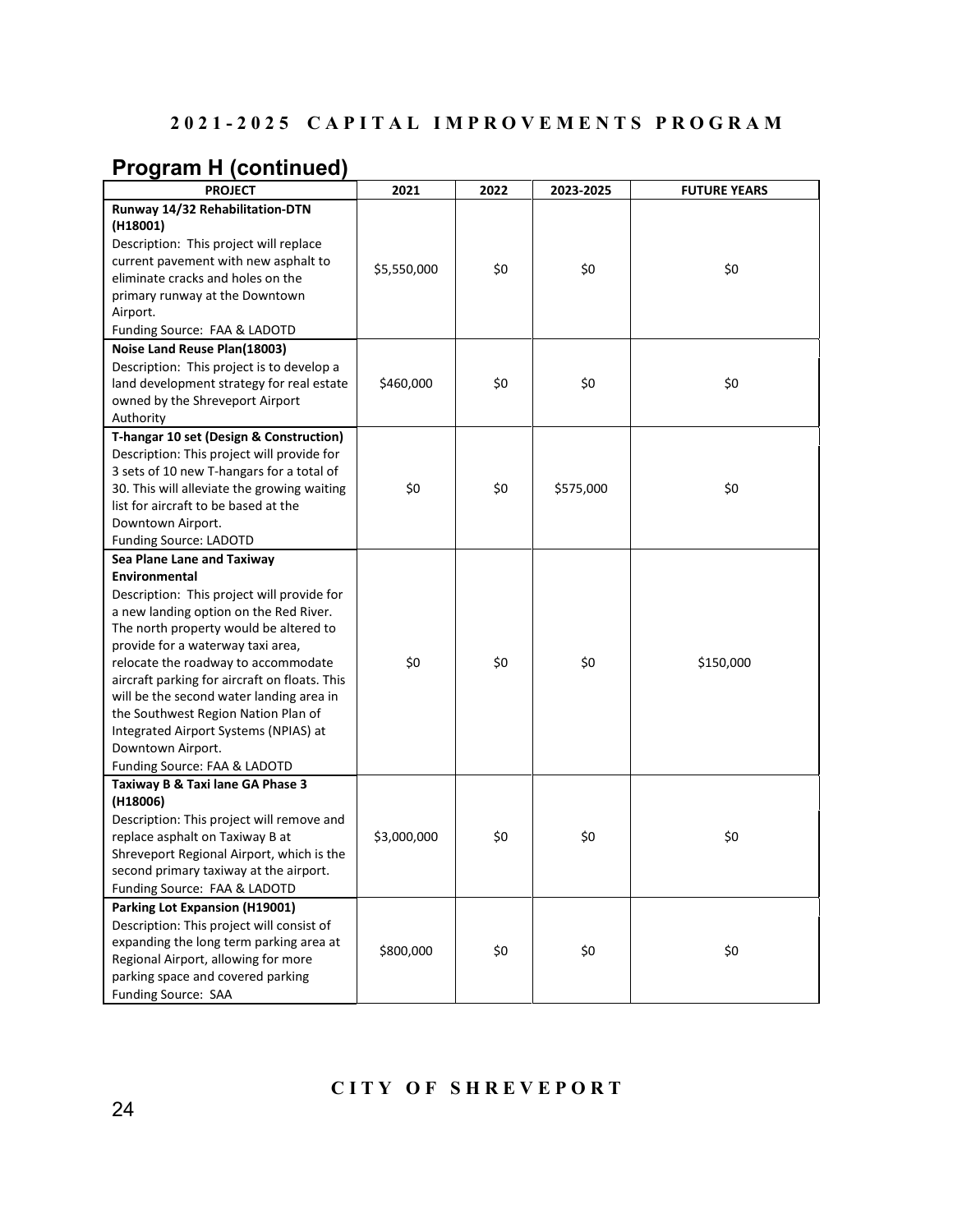| <b>PROJECT</b>                                                        | 2021        | 2022      | 2023-2025 | <b>FUTURE YEARS</b> |
|-----------------------------------------------------------------------|-------------|-----------|-----------|---------------------|
| <b>Terminal Apron Improvements (H19002)</b>                           |             |           |           |                     |
| Description: This project will provide for                            |             |           |           |                     |
| a rehabilitation of the asphalt and for                               |             |           |           |                     |
| panel repair on the concrete portions of                              |             |           |           |                     |
| the ramp. This project is needed to fix                               | \$500,000   | \$0       | \$0       | \$0                 |
| areas that are highly utilized for transient                          |             |           |           |                     |
| aircraft parking to prevent Foreign                                   |             |           |           |                     |
| Object Debris (FOD damage) at                                         |             |           |           |                     |
| Downtown Airport.                                                     |             |           |           |                     |
| Funding Source: LADOTD                                                |             |           |           |                     |
| PAPI Replacement (H19003)                                             |             |           |           |                     |
| This project will consist of removal of                               |             |           |           |                     |
| outdated Precision Approach Path                                      | \$100,000   | \$0       | \$0       | \$0                 |
| Indicator (PAPI) and installation of new                              |             |           |           |                     |
| system                                                                |             |           |           |                     |
| Funding Source: LADOTD & SAA                                          |             |           |           |                     |
| Improve Runway 32 RPZ (H19004)                                        |             |           |           |                     |
| This project consist of removing heavy                                |             |           |           |                     |
| foliage and grading in the Runway                                     | \$250,000   | \$0       | \$0       | \$0                 |
| Protection Zone area to allow<br>maintainability by airport personnel |             |           |           |                     |
| Funding Source: LADOTD                                                |             |           |           |                     |
| ARFF Vehicle (H20001)                                                 |             |           |           |                     |
| This project is to purchase a new Aircraft                            |             |           |           |                     |
| Rescue and Firefighting (ARFF) vehicle for                            |             |           |           |                     |
| the ARFF station at Shreveport Regional                               | \$1,000,000 | \$0       | \$0       | \$0                 |
| Airport                                                               |             |           |           |                     |
| Funding Source: LADOTD                                                |             |           |           |                     |
| Rehab of Runway 14-32 (PER/Design)                                    |             |           |           |                     |
| (H20002)                                                              |             |           |           |                     |
| This project is to complete a Preliminary                             |             |           |           |                     |
| Engineering Report(PER) and design for                                | \$300,000   | \$0       | \$0       | \$0                 |
| the rehabilitation of Runway 14-32 at                                 |             |           |           |                     |
| Shreveport Regional Airport                                           |             |           |           |                     |
| Funding Source: LADOTD                                                |             |           |           |                     |
| Airfield Drainage Rehab-Design 4                                      |             |           |           |                     |
| quadrants (H20003)                                                    |             |           |           |                     |
| This project is to complete the design                                |             |           |           |                     |
| phase for 4 individual quadrants of                                   | \$1,000,000 | \$500,000 | \$0       | \$0                 |
| drainage repairs at Shreveport Regional                               |             |           |           |                     |
| Airport                                                               |             |           |           |                     |
| Funding Source: LADOTD                                                |             |           |           |                     |
| Airfield Lighting Rehab Phase III                                     |             |           |           |                     |
| <b>Const/CA (H20004)</b>                                              |             |           |           |                     |
| This phase will consist of construction to                            | \$2,000,000 | \$0       | \$0       | \$0                 |
| replace and upgrade outdated lighting                                 |             |           |           |                     |
| systems                                                               |             |           |           |                     |
| Funding Source: LADOTD                                                |             |           |           |                     |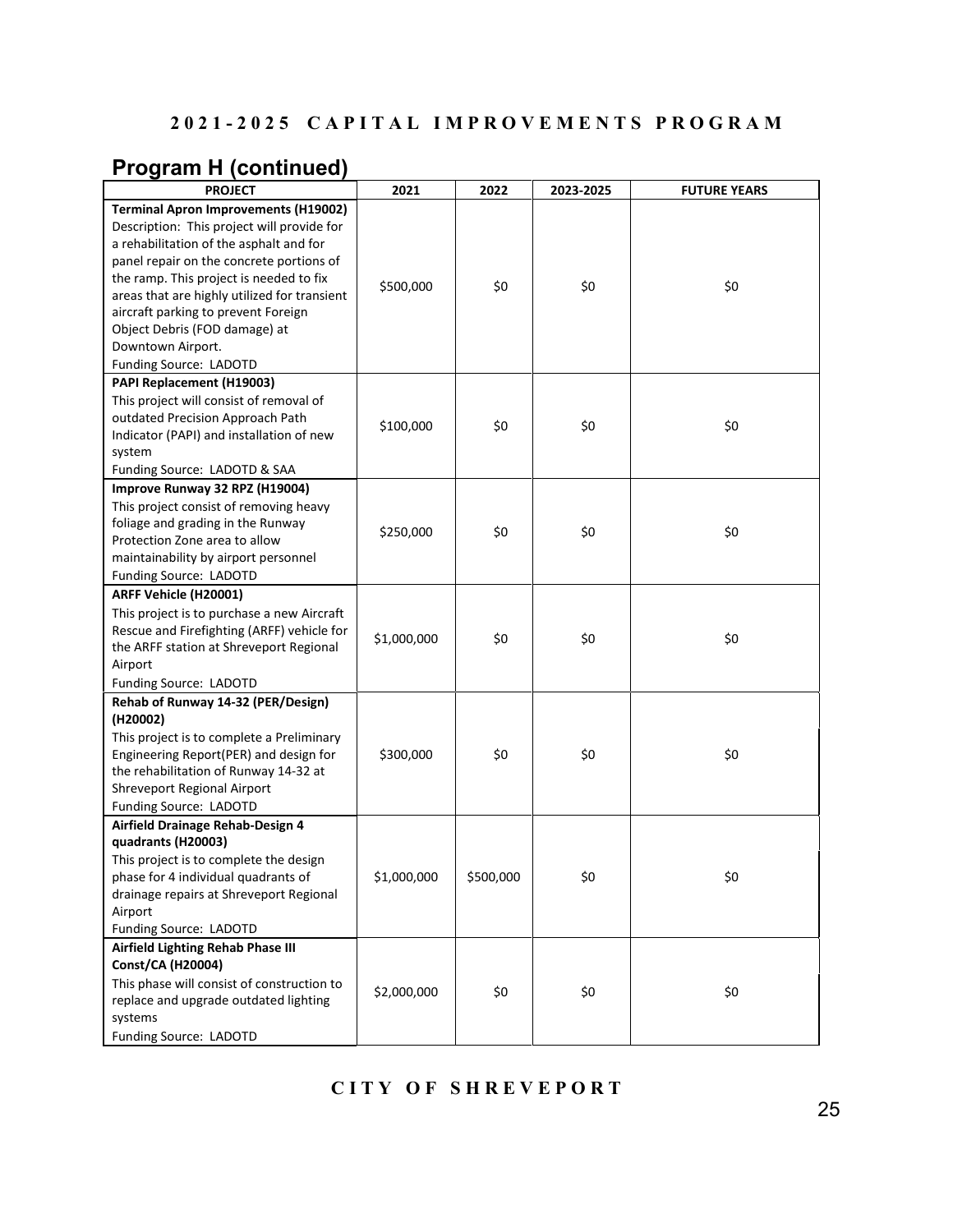| <b>PROJECT</b>                                     | 2021        | 2022 | 2023-2025 | <b>FUTURE YEARS</b> |
|----------------------------------------------------|-------------|------|-----------|---------------------|
| Rwy 14 Safety Area Improvements-                   |             |      |           |                     |
| Design (H20005)                                    |             |      |           |                     |
| This phase is the design portion of the            |             |      |           |                     |
| Runway 14 Safety Area Improvements at              | \$300,000   | \$0  | \$0       | \$0                 |
| Shreveport Downtown Airport                        |             |      |           |                     |
| Funding Source: LADOTD                             |             |      |           |                     |
| Rwy 14 Safety Area Improvements-                   |             |      |           |                     |
| <b>Const/CA (H20006)</b>                           |             |      |           |                     |
| This project is the construction phase of          |             |      |           |                     |
| the Runway 14 Safety Area                          | \$1,000,000 | \$0  | \$0       | \$0                 |
| Improvements at Shreveport Downtown                |             |      |           |                     |
| Airport                                            |             |      |           |                     |
| Funding Source: LADOTD                             |             |      |           |                     |
| DTN Action Plan Update (H20007)                    |             |      |           |                     |
| This project is to update the Action Plan          |             |      |           |                     |
| at Shreveport Downtown Airport                     | \$125,000   | \$0  | \$0       | \$0                 |
| Funding Source: LADOTD                             |             |      |           |                     |
| <b>Airport Emergency Phone System</b>              |             |      |           |                     |
| (20008)                                            |             |      |           |                     |
| This project is to update the Airport              | \$100,000   | \$0  | \$0       | \$0                 |
| <b>Emergency Phone System</b>                      |             |      |           |                     |
| <b>Funding Source: SAA</b>                         |             |      |           |                     |
| <b>Customs and Border Protection Facility</b>      |             |      |           |                     |
| <b>Renovation</b>                                  |             |      |           |                     |
| This project is to renovate the west               |             |      |           |                     |
| cargo facility for U.S. Customs and                |             |      |           |                     |
| Border Protection in accordance with               | \$200,000   | \$0  | \$0       | \$0                 |
| Airport Technical Design Standard as               |             |      |           |                     |
| dictated by the U.S. Department of                 |             |      |           |                     |
| Homeland Security.                                 |             |      |           |                     |
| <b>Funding Source: SAA</b>                         |             |      |           |                     |
| <b>Hangar 40 Maintenance</b>                       |             |      |           |                     |
| This project is to facilitate projects for         | \$1,000,000 | \$0  | \$0       | \$0                 |
| the maintenance of Hangar 40.                      |             |      |           |                     |
| Funding Source: SAA                                |             |      |           |                     |
| <b>Hangar 40 Ramp Expansion</b>                    |             |      |           |                     |
| This project is for the ramp expansion             |             |      |           |                     |
| at Hangar 40 to facilitate aircraft                | \$940,000   | \$0  | \$0       | \$0                 |
| operations.                                        |             |      |           |                     |
| Funding Source: SAA                                |             |      |           |                     |
| <b>Fillets Construction &amp;</b>                  |             |      |           |                     |
| <b>Improvements</b>                                |             |      |           |                     |
| This project is for repairs and rehab of           | \$2,000,000 | \$0  | \$0       | \$0                 |
| airfield fillets at Shreveport Regional<br>Airport |             |      |           |                     |
| Funding Source: LADOTD                             |             |      |           |                     |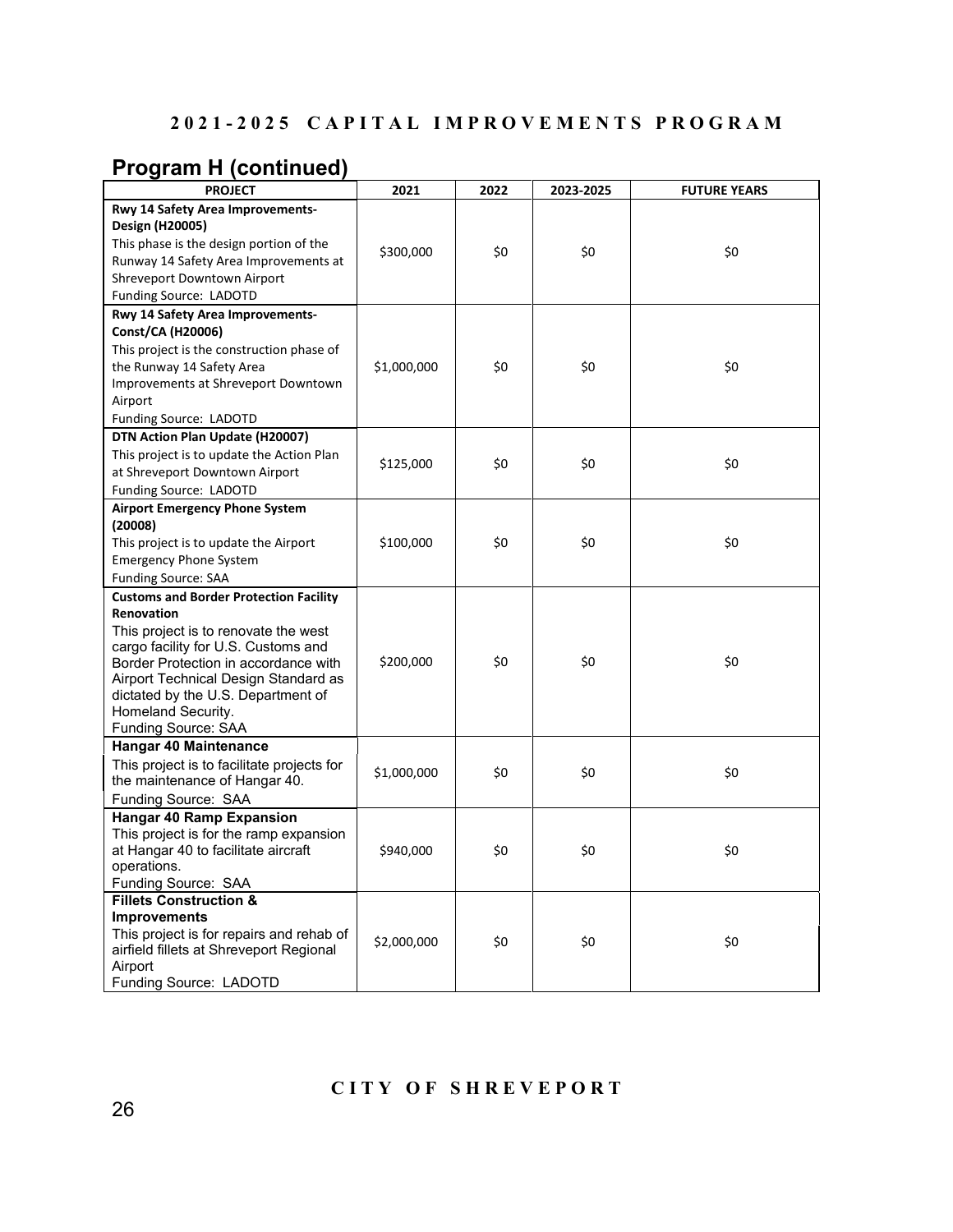| <b>PROJECT</b>                                                                                                                                                                                                  | 2021      | 2022 | 2023-2025 | <b>FUTURE YEARS</b> |
|-----------------------------------------------------------------------------------------------------------------------------------------------------------------------------------------------------------------|-----------|------|-----------|---------------------|
| <b>Land Acquisition</b>                                                                                                                                                                                         |           |      |           |                     |
| This project is for land acquisition for                                                                                                                                                                        |           |      |           |                     |
| Shreveport Regional Airport                                                                                                                                                                                     | \$200,000 | \$0  | \$0       | \$0                 |
| development.                                                                                                                                                                                                    |           |      |           |                     |
| Funding Source: SAA                                                                                                                                                                                             |           |      |           |                     |
| <b>Terminal Energy Efficiency</b>                                                                                                                                                                               |           |      |           |                     |
| This project is for energy efficiency                                                                                                                                                                           | \$20,000  | \$0  | \$0       | \$0                 |
| initiatives at Shreveport Regional Airport.                                                                                                                                                                     |           |      |           |                     |
| Funding Source: SAA                                                                                                                                                                                             |           |      |           |                     |
| <b>Field Maintenance Relocation</b>                                                                                                                                                                             |           |      |           |                     |
| This project is for the relocation of the                                                                                                                                                                       |           |      |           |                     |
| Field Maintenance Department at                                                                                                                                                                                 | \$10,000  | \$0  | \$0       | \$0                 |
| Shreveport Regional Airport                                                                                                                                                                                     |           |      |           |                     |
| Funding Source: SAA                                                                                                                                                                                             |           |      |           |                     |
| <b>FedEx Aircraft Relocation</b>                                                                                                                                                                                |           |      |           |                     |
| This project is for relocating the FEDEX                                                                                                                                                                        |           |      |           |                     |
| Aircraft at Shreveport Downtown                                                                                                                                                                                 | \$30,000  | \$0  | \$0       | \$0                 |
| Airport                                                                                                                                                                                                         |           |      |           |                     |
| Funding Source: SAA                                                                                                                                                                                             |           |      |           |                     |
| <b>Hangar 20 Improvements</b>                                                                                                                                                                                   |           |      |           |                     |
| This project is for facility improvements                                                                                                                                                                       |           |      |           |                     |
| to Hangar 20 at Shreveport Downtown                                                                                                                                                                             | \$10,000  | \$0  | \$0       | \$0                 |
| Airport                                                                                                                                                                                                         |           |      |           |                     |
| Funding Source: SAA                                                                                                                                                                                             |           |      |           |                     |
| Perimeter Access Roads DTN (Design &                                                                                                                                                                            |           |      |           |                     |
| Construction)                                                                                                                                                                                                   |           |      |           |                     |
| Description: This project will provide for                                                                                                                                                                      |           |      |           |                     |
| a dedicated roadway around the north                                                                                                                                                                            |           |      |           |                     |
| side of the airport which will eliminate                                                                                                                                                                        |           |      |           |                     |
| vehicles from driving on the aircraft                                                                                                                                                                           | \$0       | \$0  | \$600,000 | \$0                 |
|                                                                                                                                                                                                                 |           |      |           |                     |
|                                                                                                                                                                                                                 |           |      |           |                     |
|                                                                                                                                                                                                                 |           |      |           |                     |
|                                                                                                                                                                                                                 |           |      |           |                     |
|                                                                                                                                                                                                                 |           |      |           |                     |
| movement areas. This will increase<br>safety by separating aircraft and vehicle<br>traffic while connecting the new taxiway<br>system to the existing roadway at<br>Downtown Airport.<br>Funding Source: LADOTD |           |      |           |                     |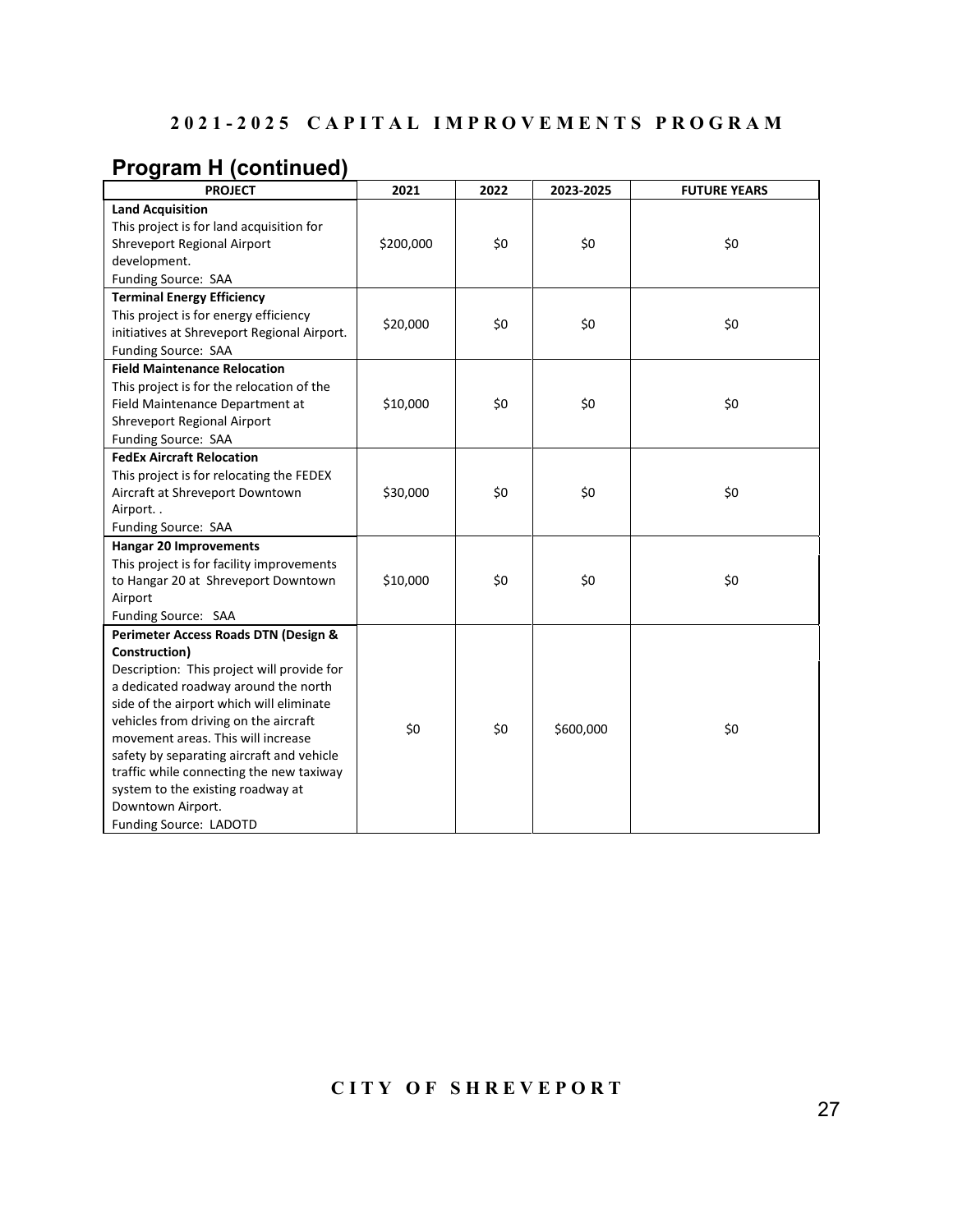| <b>PROJECT</b>                               | 2021 | 2022 | 2023-2025   | <b>FUTURE YEARS</b> |
|----------------------------------------------|------|------|-------------|---------------------|
| Runway 14/32 Lighting Led/Solar              |      |      |             |                     |
| <b>Upgrade (Design)</b>                      |      |      |             |                     |
| Description: This project will replace       |      |      |             |                     |
| existing lighting with a new solar and LED   |      |      |             |                     |
| system on both of the runways with a         |      |      |             |                     |
| battery backup. The goal of this project     | \$0  | \$0  | \$300,000   | \$0                 |
| will drastically reduce the amount of        |      |      |             |                     |
| energy being used by the Airport and         |      |      |             |                     |
| reduce overall operating costs at            |      |      |             |                     |
| Downtown Airport.                            |      |      |             |                     |
| Funding Source: LADOTD                       |      |      |             |                     |
| <b>Txy F Rehabilitation</b>                  |      |      |             |                     |
| (PER/Design/Construction/CA)                 |      |      |             |                     |
| This project will consist of design for the  | \$0  | \$0  | \$1,850,000 | \$0                 |
| rehabilitation of Txy F at Shreveport        |      |      |             |                     |
| Downtown Airport                             |      |      |             |                     |
| Funding Source: LADOTD                       |      |      |             |                     |
| <b>Power Plant Relocation (Design)</b>       |      |      |             |                     |
| This phase consist of design for             |      |      |             |                     |
| relocating the Power Plant at Shreveport     | \$0  | \$0  | \$0         | \$300,000           |
| Regional Airport                             |      |      |             |                     |
| Funding Source: LADOTD                       |      |      |             |                     |
| <b>Power Plant Relocation (Construction)</b> |      |      |             |                     |
| This phase consist of construction for the   |      |      |             |                     |
| relocation of the Power Plant at             | \$0  | \$0  | \$0         | \$2,000,000         |
| Shreveport Regional Airport                  |      |      |             |                     |
| Funding Source: LADOTD                       |      |      |             |                     |
| Airfield Drainage Rehab-Ph 3-Const/CA        |      |      |             |                     |
| This project consist of the construction     |      |      |             |                     |
| phase of Package A for airfield drainage     | \$0  | \$0  | \$2,000,000 | \$0                 |
| repairs at Shreveport Regional Airport       |      |      |             |                     |
| Funding Source: LADOTD                       |      |      |             |                     |
| Airfield Drainage Rehab-Ph 3-Const/CA        |      |      |             |                     |
| This project consist of the construction     |      |      |             |                     |
| phase of Package B for airfield drainage     | \$0  | \$0  | \$3,000,000 | \$0                 |
| repairs at Shreveport Regional Airport       |      |      |             |                     |
| Funding Source: LADOTD                       |      |      |             |                     |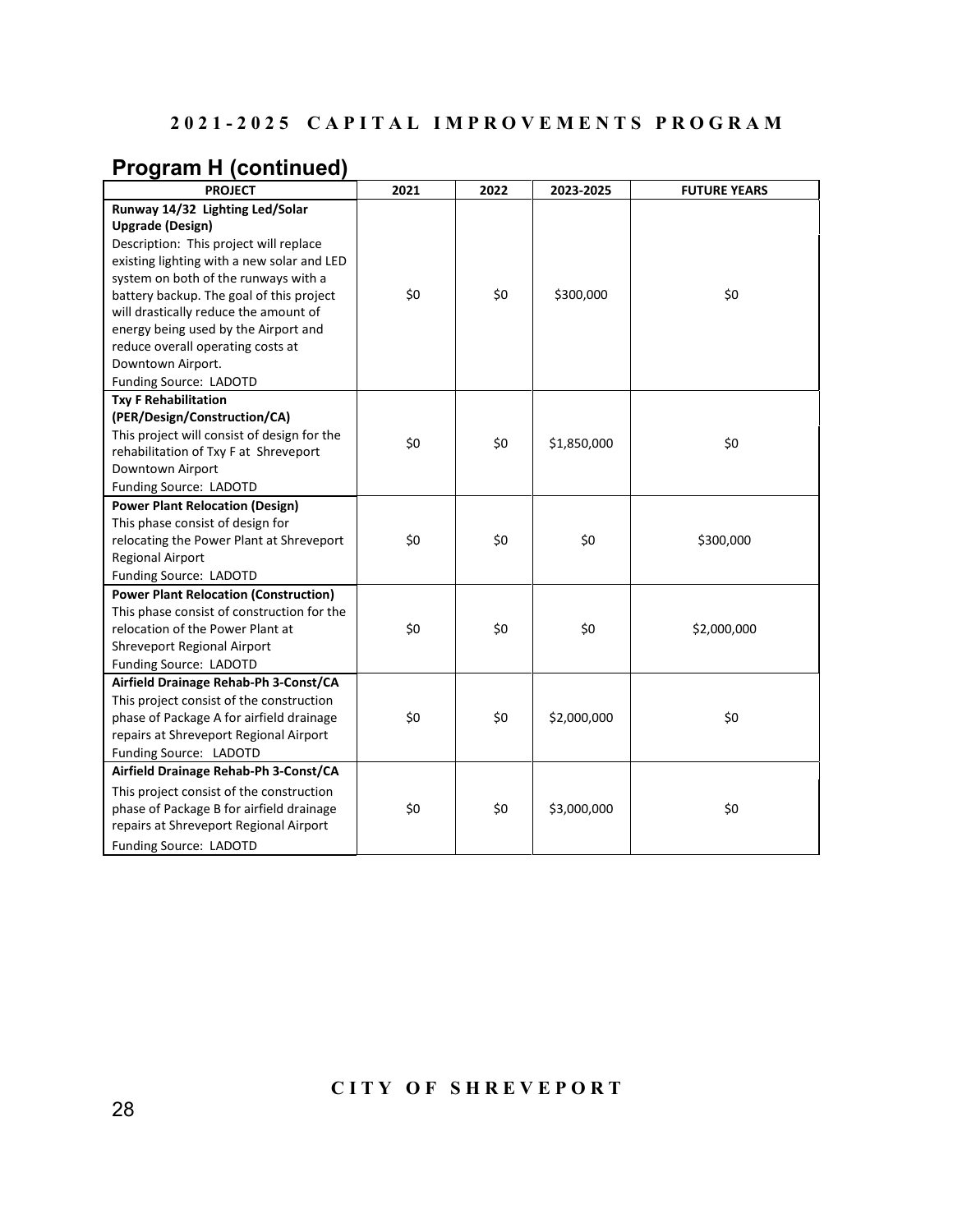| <b>PROJECT</b>                             | 2021         | 2022      | 2023-2025    | <b>FUTURE YEARS</b> |
|--------------------------------------------|--------------|-----------|--------------|---------------------|
| Airfield Drainage Rehab-Ph 3-Const/CA      |              |           |              |                     |
| This project consist of the construction   |              |           |              |                     |
| phase of Package C for airfield drainage   | \$0          | \$0       | \$2,000,000  | \$0                 |
| repairs at Shreveport Regional Airport     |              |           |              |                     |
| Funding Source: LADOTD                     |              |           |              |                     |
| Airfield Drainage Rehab-Ph 3-Const/CA      |              |           |              |                     |
| This project consist of the construction   |              |           |              |                     |
| phase of Package D for airfield drainage   | \$0          | \$0       | \$0          | \$2,500,000         |
| repairs at Shreveport Regional Airport     |              |           |              |                     |
| Funding Source: LADOTD                     |              |           |              |                     |
| <b>Pavement Rehabilitation 14/32 (PER)</b> |              |           |              |                     |
| This phase consist of the construction of  |              |           |              |                     |
| the pavement rehabilitation of Runway      | \$0          | \$0       | \$0          | \$250,000           |
| 14/32 at Shreveport Regional Airport       |              |           |              |                     |
| Funding Source: FAA & LADOTD               |              |           |              |                     |
| Airfield Guidance Sign Replacement         |              |           |              |                     |
| (H13006)                                   |              |           |              |                     |
| Description: This project consists of      | \$6,000,000  | \$0       | \$0          | \$0                 |
| replacement and updates of airfield        |              |           |              |                     |
| directional signs and lighting systems     |              |           |              |                     |
| <b>Funding Source: State Grant</b>         |              |           |              |                     |
| Master Plan Update Phase II - SHV          |              |           |              |                     |
| (H17001)                                   |              |           |              |                     |
| Description: This project consists of      |              |           |              |                     |
| updating aviation forecasts,               | \$350,000    | \$0       | \$0          | \$0                 |
| demand/capacity analysis and economic      |              |           |              |                     |
| development                                |              |           |              |                     |
| Funding Source: FAA & State Grant          |              |           |              |                     |
| <b>TOTAL</b>                               | \$68,055,000 | \$500,000 | \$18,625,000 | \$55,300,000        |